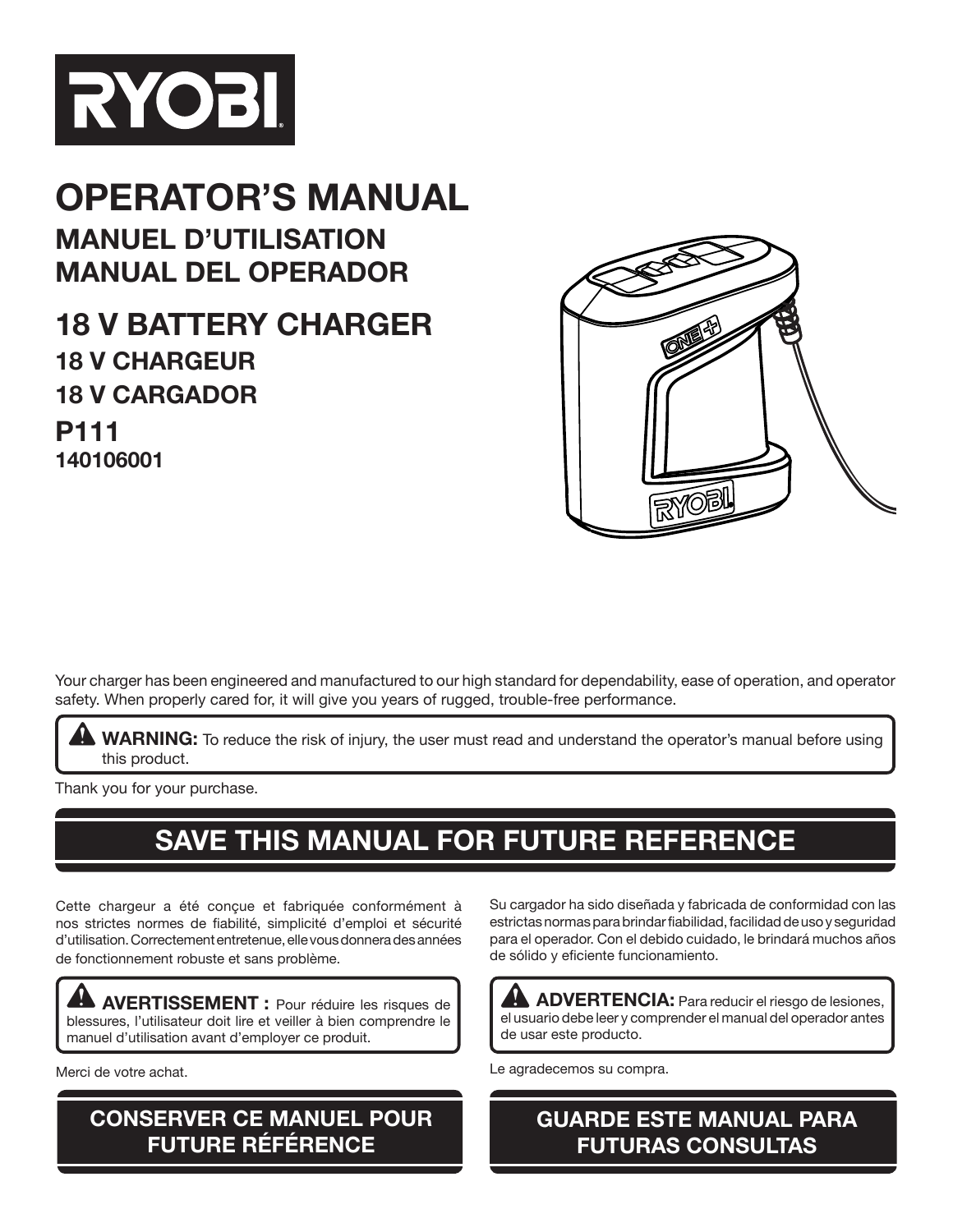## **TABLE OF CONTENTS**

## **INTRODUCTION**

This product has many features for making its use more pleasant and enjoyable. Safety, performance, and dependability have been given top priority in the design of this product making it easy to maintain and operate.

### **warranty**

#### **RYOBI® POWER TOOL - LIMITED TWO YEAR WARRANTY AND 30 DAY EXCHANGE POLICY**

One World Technologies, Inc., warrants its RYOBI® power tools with the following conditions:

**30-DAY EXCHANGE POLICY:** During the first 30 days after date of purchase, you may either request service under this warranty or you may exchange any RYOBI® power tool which does not work properly due to defective workmanship or materials by returning the power tool to the dealer from which it was purchased. To receive a replacement power tool or requested warranty service, you must present proof of purchase and return all original equipment packaged with the original product. The replacement power tool will be covered by the limited warranty for the balance of the two year period from the date of the original purchase.

**WHAT THIS WARRANTY COVERS:** This warranty covers all defects in workmanship or materials in your RYOBI® power tool for a period of two years from the date of purchase. With the exception of batteries, power tool accessories are warranted for ninety (90) days. Batteries are warranted for two years.

**HOW TO GET SERVICE:** Just return the power tool, properly packaged and postage prepaid, to an Authorized Service Center. You can obtain the location of the Service Center nearest you by contacting a service representative at One World Technologies, Inc., P.O. Box 1207, Anderson, SC 29622-1207, by calling 1-800-525-2579 or by logging on to www.ryobitools.com. When you request warranty service, you must also present proof of purchase documentation, which includes the date of purchase (for example, a bill of sale). We will repair any faulty workmanship, and either repair or replace any defective part, at our option. We will do so without any charge to you. We will complete the work in a reasonable time, but, in any case, within ninety (90) days or less.

**WHAT'S NOT COVERED:** This warranty applies only to the original purchaser at retail and may not be transferred. This warranty only covers defects arising under normal usage and does not cover any malfunction, failure or defects resulting from misuse, abuse, neglect, alteration, modification or repairs by other than Authorized Service Centers. One World Technologies, Inc. makes no warranties, representations or promises as to the quality or performance of its power tools other than those specifically stated in this warranty.

**ADDITIONAL LIMITATIONS:** Any implied warranties granted under state law, including warranties of merchantability or fitness for a particular purpose, are limited to two years from the date of purchase. One World Technologies, Inc. is not responsible for direct, indirect, or incidental damages, so the above limitations and exclusions may not apply to you. This warranty gives you specific legal rights, and you may also have other rights which vary from state to state.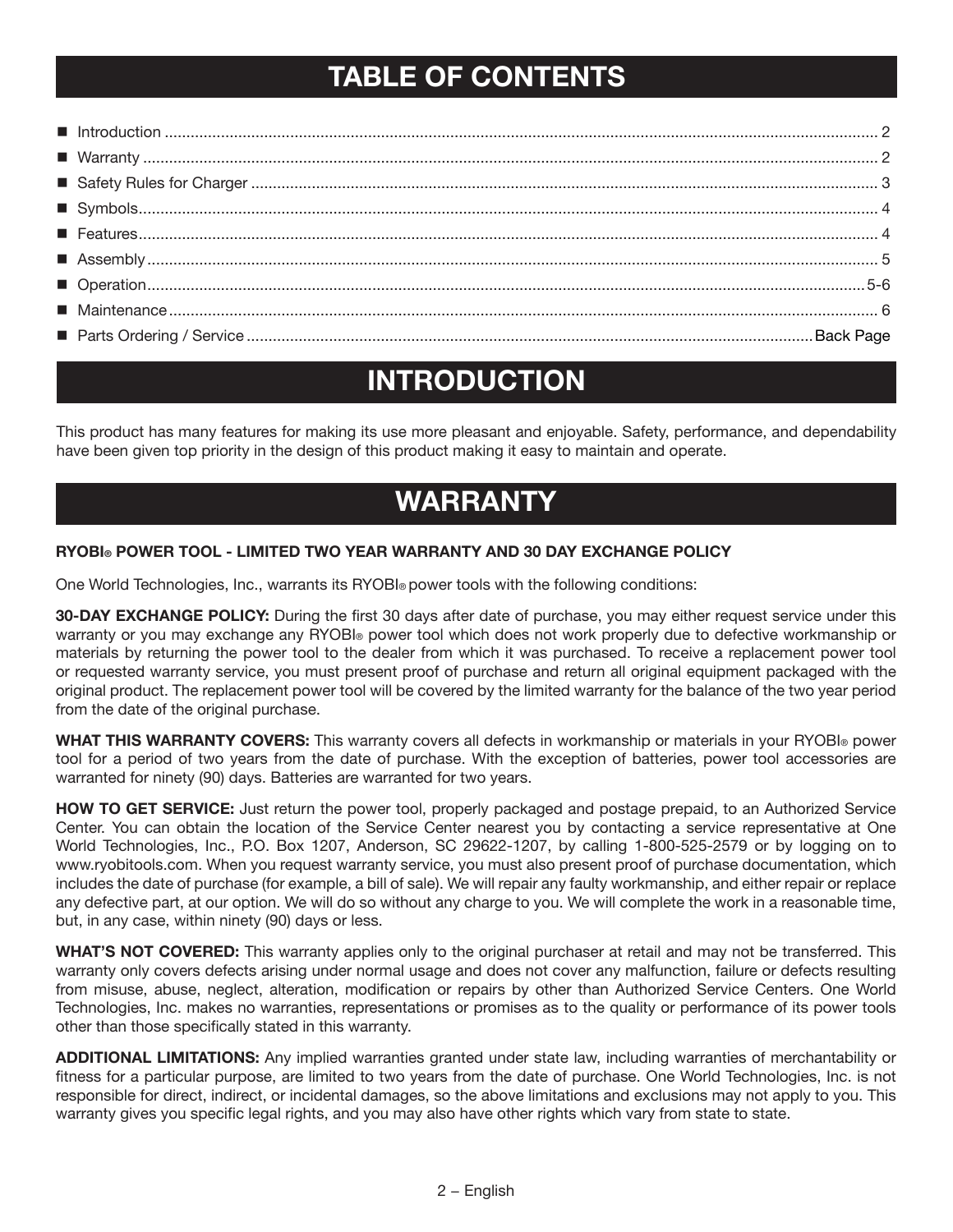### **WARNING!**

**READ AND UNDERSTAND ALL INSTRUCTIONS.** Failure to follow all instructions listed below, may result in electric shock, fire and/or serious personal injury.

 **Before using charger,** read all instructions and cautionary markings in this manual, on charger, battery, and product using battery to prevent misuse of the products and possible injury or damage.

## **CAUTION:**

To reduce the risk of electric shock or damage to the charger and battery, charge only nickel-cadmium rechargeable batteries as specifically designated on your charger. Other types of batteries may burst, causing personal injury or damage.

- Do not use charger outdoors or expose to wet or damp **conditions.** Water entering charger will increase the risk of electric shock.
- Use of an attachment not recommended or sold by the **battery charger manufacturer may result in a risk of fire, electric shock, or injury to persons.** Following this rule will reduce the risk of electric shock, fire, or serious personal injury.
- **Do not abuse cord or charger.** Never use the cord to carry the charger. Do not pull the charger cord rather than the plug when disconnecting from receptacle. Damage to the cord or charger could occur and create an electric shock hazard. Replace damaged cords immediately.
- Make sure cord is located so that it will not be stepped **on, tripped over, come in contact with sharp edges or moving parts or otherwise subjected to damage or stress.** This will reduce the risk of accidental falls, which could cause injury, and damage to the cord, which could result in electric shock.
- Keep cord and charger from heat to prevent damage **to housing or internal parts.**
- Do not let gasoline, oils, petroleum-based products, **etc. come in contact with plastic parts.** They contain

chemicals that can damage, weaken, or destroy plastic.

- An extension cord should not be used unless **absolutely necessary.** Use of improper extension cord could result in a risk of fire and electric shock. If extension cord must be used, make sure:
	- a. That pins on plug of extension cord are the same number, size and shape as those of plug on charger.
	- b. That extension cord is properly wired and in good electrical condition; and
	- c. That wire size is large enough for AC ampere rating of charger as specified below: Cord Length (Feet) 25' 50' 100' Cord Size (AWG) 16 16 16 **NOTE:** AWG = American Wire Gauge
- Do not operate charger with a damaged cord or **plug,** which could cause shorting and electric shock. If damaged, have the charger replaced by an authorized serviceman.
- Do not operate charger if it has received a sharp blow, **been dropped, or otherwise damaged in any way.**  Take it to an authorized serviceman for electrical check to determine if the charger is in good working order.
- **Do not disassemble charger.** Take it to an authorized serviceman when service or repair is required. Incorrect reassembly may result in a risk of electric shock or fire.
- **Unplug charger from outlet before attempting any maintenance or cleaning to reduce the risk of electric shock.**
- Disconnect charger from the power supply when **not in use.** This will reduce the risk of electric shock or damage to the charger if metal items should fall into the opening. It also will help prevent damage to the charger during a power surge.
- Risk of electric shock. Do not touch uninsulated portion of output connector or uninsulated battery terminal.
- **Save these instructions.** Refer to them frequently and use them to instruct others who may use this tool. If you loan someone this tool, loan them these instructions also to prevent misuse of the product and possible injury.

# **IMPORTANT SAFETY INSTRUCTIONS 1. SAVE THESE INSTRUCTIONS**

This manual contains important safety and operating instructions for battery charger P111 (140106001).

- **2. Before using battery charger,** read all instructions and cautionary markings on battery charger, battery, and product using battery.
- **3. CAUTION:** To reduce the risk of injury, charge only nickel-cadmium rechargeable batteries. Other types of batteries may burst, causing personal injury or damage.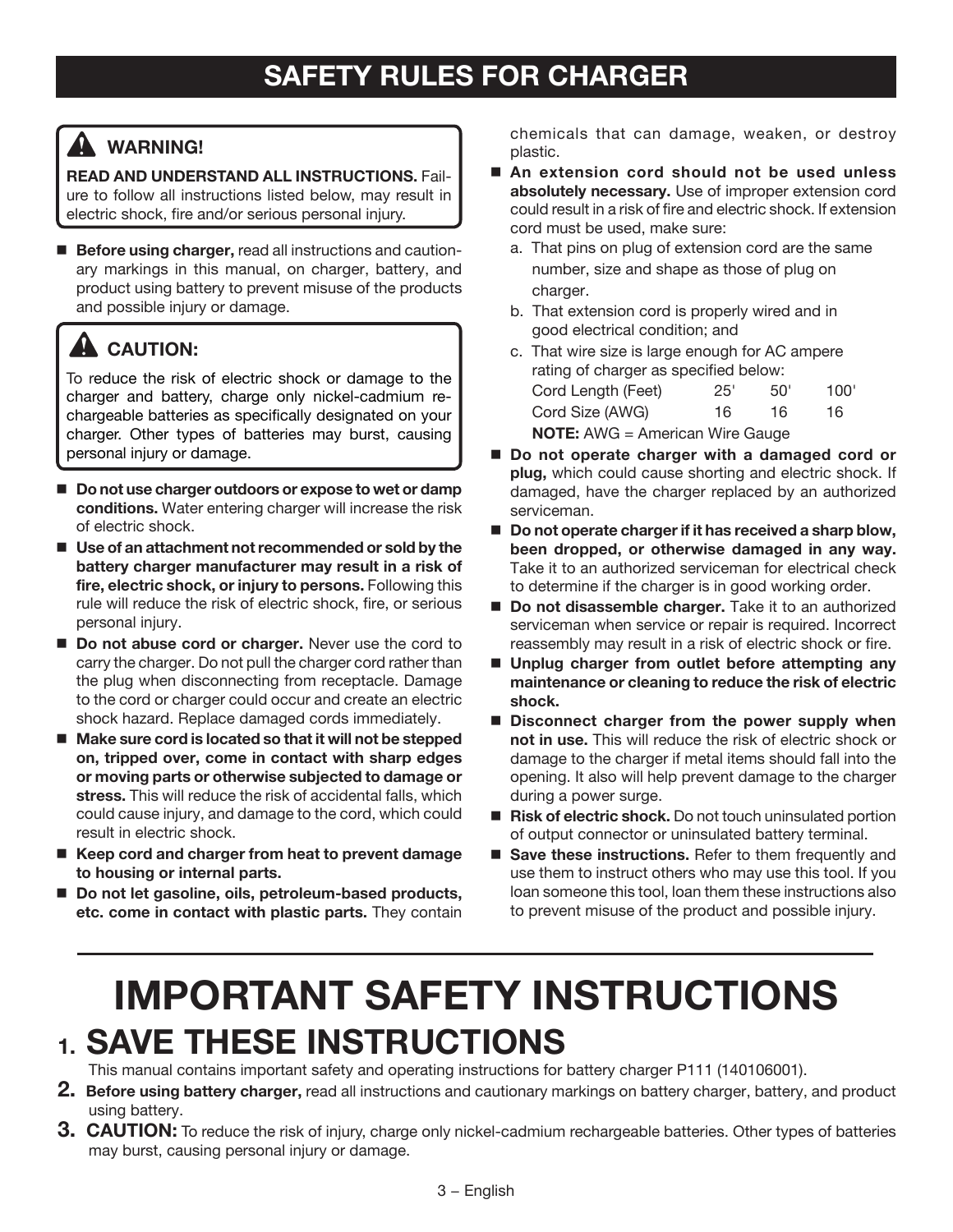## **SYMBOLS**

Some of the following symbols may be used on this product. Please study them and learn their meaning. Proper interpretation of these symbols will allow you to operate the tool better and safer.

| <b>SYMBOL</b> | <b>NAME</b>                 | <b>DESIGNATION/EXPLANATION</b>                                                                                                       |
|---------------|-----------------------------|--------------------------------------------------------------------------------------------------------------------------------------|
|               | <b>Wet Conditions Alert</b> | Do not expose to rain or use in damp locations.                                                                                      |
|               | Read The Operator's Manual  | To reduce the risk of injury, user must read and understand operator's manual<br>before using this product.                          |
|               | Eye Protection              | Always wear safety goggles or safety glasses with side shields and, as<br>necessary, a full face shield when operating this product. |
|               | Safety Alert                | Precautions that involve your safety.                                                                                                |

# **SAVE THESE INSTRUCTIONS**

## **FEATURES**

#### **PRODUCT SPECIFICATIONS**



#### **KNOW YOUR charger**

#### See Figure 1.

The safe use of this product requires an understanding of the information on the product and in this operator's manual. Before use of this product, familiarize yourself with all operating features and safety rules.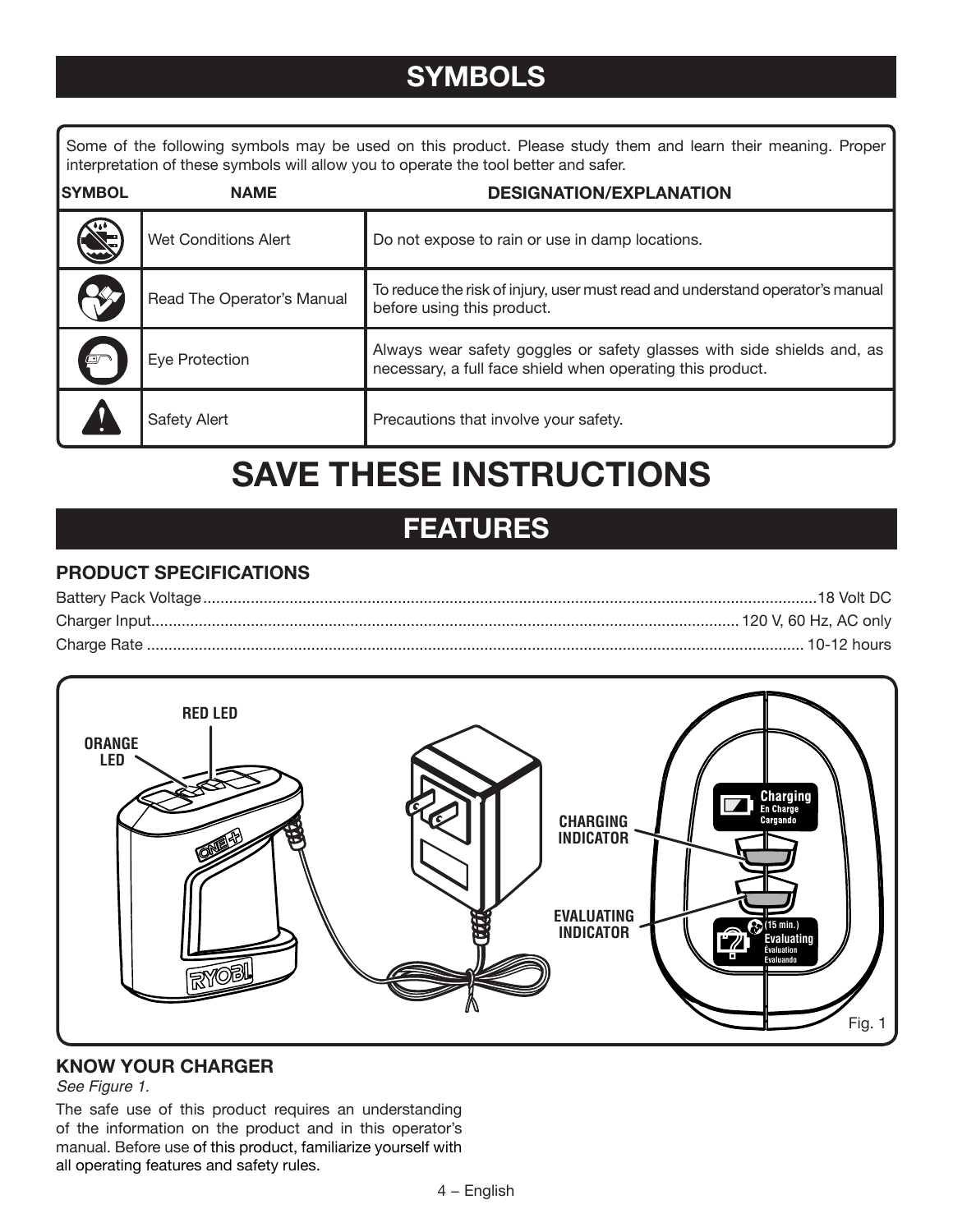## **ASSEMBLY**

#### **UNPACKING**

This product has been shipped completely assembled.

- Carefully remove the product and any accessories from the box. Make sure that all items listed in the packing list are included.
- $\blacksquare$  Inspect the product carefully to make sure no breakage or damage occurred during shipping.
- Do not discard the packing material until you have carefully inspected and satisfactorily operated the product.
- If any parts are damaged or missing, please call 1-800-525-2579 for assistance.

#### **PACKING LIST**

**Charger** Operator's Manual

## **WARNING:**

If any parts are damaged or missing do not operate this product until the parts are replaced. Failure to heed this warning could result in serious personal injury.

### **WARNING:**

Do not attempt to modify this product or create accessories not recommended for use with this product. Any such alteration or modification is misuse and could result in a hazardous condition leading to possible serious personal injury.

# **OPERATION**

### **WARNING:**

Do not allow familiarity with products to make you careless. Remember that a careless fraction of a second is sufficient to inflict serious injury.

### **WARNING:**

Always wear safety goggles or safety glasses with side shields when operating products. Failure to do so could result in objects being thrown into your eyes, resulting in possible serious injury.

#### **APPLICATIONS**

You may use this product for the following purposes:

■ Charging Ryobi nickel-cadmium One+ 18 Volt battery packs

### **CAUTION:**

If at any point during the charging process none of the LEDs are lit, remove the battery pack from the charger to avoid damaging the product. DO NOT insert another battery. Return the charger and battery to your nearest service center for service or replacement.

#### **LED FUNCTIONS OF CHARGER**

See Figure 1.

- $\blacksquare$  Orange LED = Charger is evaluating battery pack
- Red LED on  $=$  Battery pack is charging

#### **CHARGING THE BATTERY PACK**

#### **Use only these Ryobi One+ 18 V battery packs with this charger: P100 (130255004 or 130224028)**

Battery packs are shipped in a low charge condition to prevent possible problems. Therefore, you should charge them before use.

If the charger does not charge the battery pack under normal circumstances, return both the battery pack and charger to your nearest Authorized Service Center for electrical check.

#### **CHARGING A COOL BATTERY PACK**

- Connect the charger to the power supply. Make sure the power supply is normal household voltage, **120 Volts, AC only, 60 Hz**.
- Place the battery pack on a stable surface. Place the charger over the battery stem.
- Press down on the charger to be sure contacts on the battery pack engage properly with contacts in the charger.
- $\blacksquare$  The charge indicator light (LED) will light up red and glow when the charger is properly connected to power supply. This light indicates the charger is operating properly. It will remain on until battery pack is removed from charging stand or charger is disconnected from power supply.
- If both red and orange LED indicators glow, the battery pack is deeply or completely discharged, and 10-12 hours or longer of charging time is required to fully recharge battery pack.
- $\blacksquare$  The battery pack will become slightly warm to the touch while charging. This is normal and does not indicate a problem.
- Do not place the charger and battery pack in an area of extreme heat or cold. They will work best at normal room temperature.

**NOTE:** The charger and battery pack should be placed in a location where the temperature is more than 50°F but less than 100°F.

■ When batteries become fully charged, unplug the charger from the power supply and remove the charger.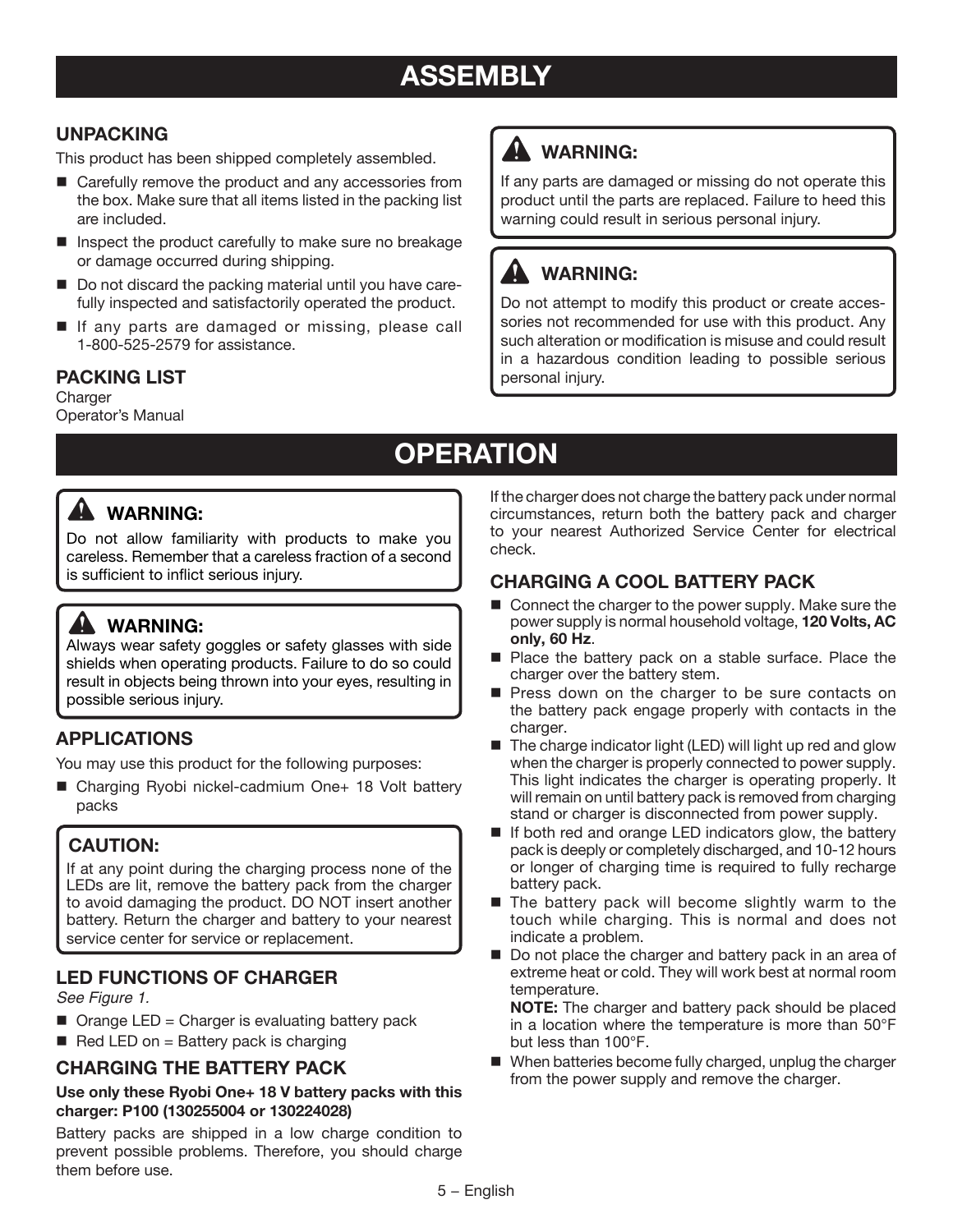## **OPERATION**

#### **CHARGING A HOT BATTERY PACK**

When using a tool continuously, the batteries in the battery pack will become hot. You should let a hot battery pack cool down for approximately 30 minutes before attempting to recharge.

**NOTE:** This situation only occurs when continuous use of a tool causes the batteries to become hot. It does not occur under normal circumstances. Refer to **"CHARGING A COOL BATTERY PACK"** for normal recharging of batteries.

## **MAINTENANCE**

### **WARNING:**

When servicing, use only identical Ryobi replacement parts. Use of any other parts may create a hazard or cause product damage.

## **WARNING:**

Always wear safety goggles or safety glasses with side shields during power tool operation or when blowing dust. If operation is dusty, also wear a dust mask.

### **A** WARNING:

To avoid serious personal injury, always remove the battery pack from the tool when cleaning or performing any maintenance.

#### **BATTERIES**

This charger will accept Ryobi One + 18 V nickel-cadmium batteries. Length of service from each charging will depend on the type of work you are doing.

Batteries have been designed to provide maximum troublefree life. However, like all batteries, they will eventually wear out. Do not disassemble battery pack and attempt to replace the batteries. Handling of these batteries, especially when wearing rings and jewelry, could result in a serious burn.

To obtain the longest possible battery life, we suggest the following:

 $\blacksquare$  Remove the battery pack from the charger once it is fully charged and ready for use.

For battery pack storage longer than 30 days:

- Store the battery pack where the temperature is below 80°F.
- Store battery packs in a "discharged" condition.

#### **GENERAL MAINTENANCE**

Avoid using solvents when cleaning plastic parts. Most plastics are susceptible to damage from various types of commercial solvents and may be damaged by their use. Use clean cloths to remove dirt, dust, oil, grease, etc.

### **WARNING:**

Do not at any time let brake fluids, gasoline, petroleumbased products, penetrating oils, etc., come in contact with plastic parts. Chemicals can damage, weaken or destroy plastic which may result in serious personal injury.

Only the parts shown on the parts list are intended to be repaired or replaced by the customer. All other parts should be replaced at an Authorized Service Center.

#### **BATTERY PACK REMOVAL AND PREPARATION FOR RECYCLING**



To preserve natural resources, please recycle or dispose of batteries properly.

This product charges nickel-cadmium batteries. Local, state or federal laws may prohibit disposal of batteries in ordinary trash.

Consult your local waste authority for information regarding available recycling and/or disposal options.

### **WARNING:**

Upon removal, cover the battery pack's terminals with heavy-duty adhesive tape. Do not attempt to destroy or disassemble battery pack or remove any of its components. Nickel-cadmium batteries must be recycled or disposed of properly. Also, never touch both terminals with metal objects and/or body parts as short circuit may result. Keep away from children. Failure to comply with these warnings could result in fire and/or serious injury.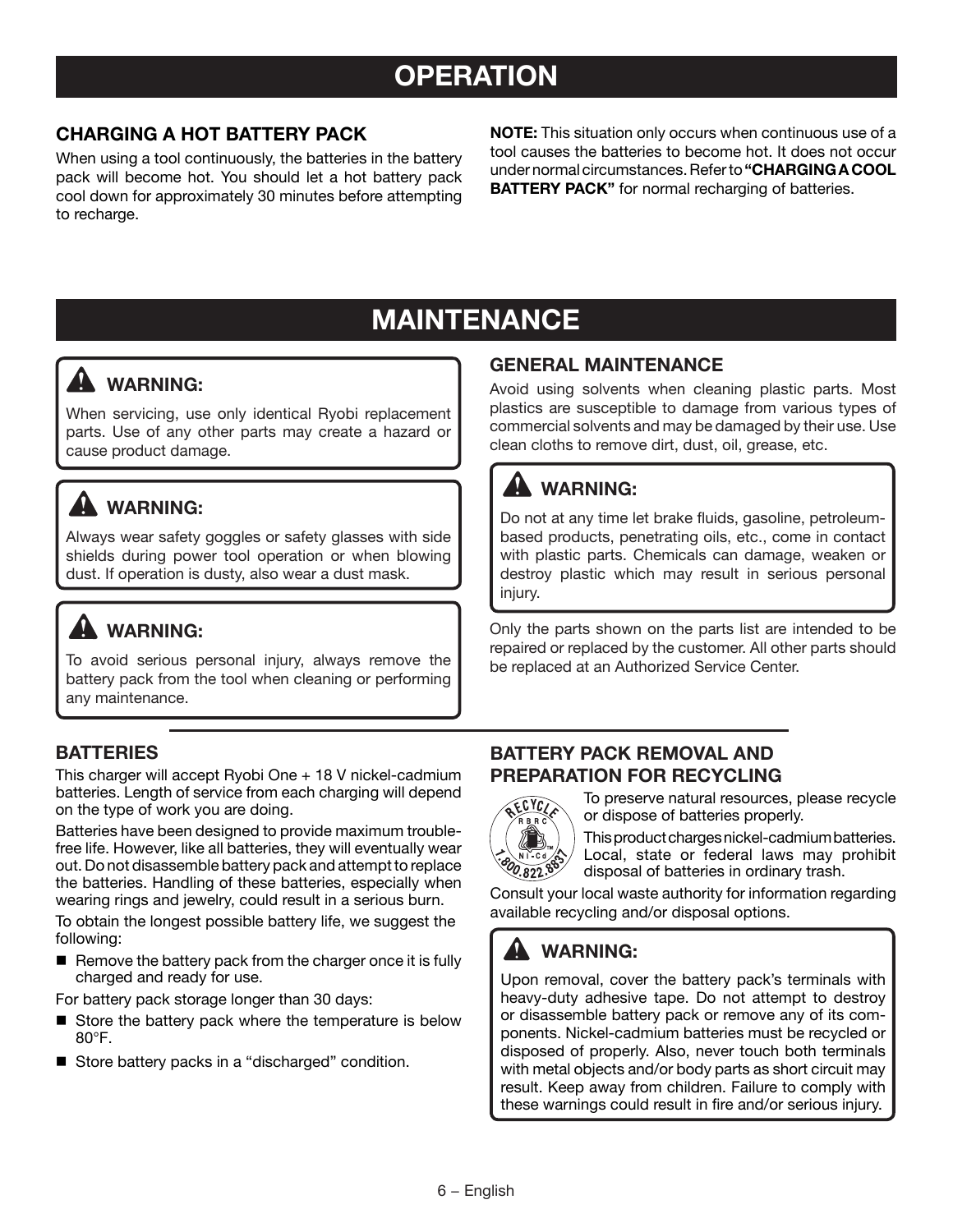# **NOTES**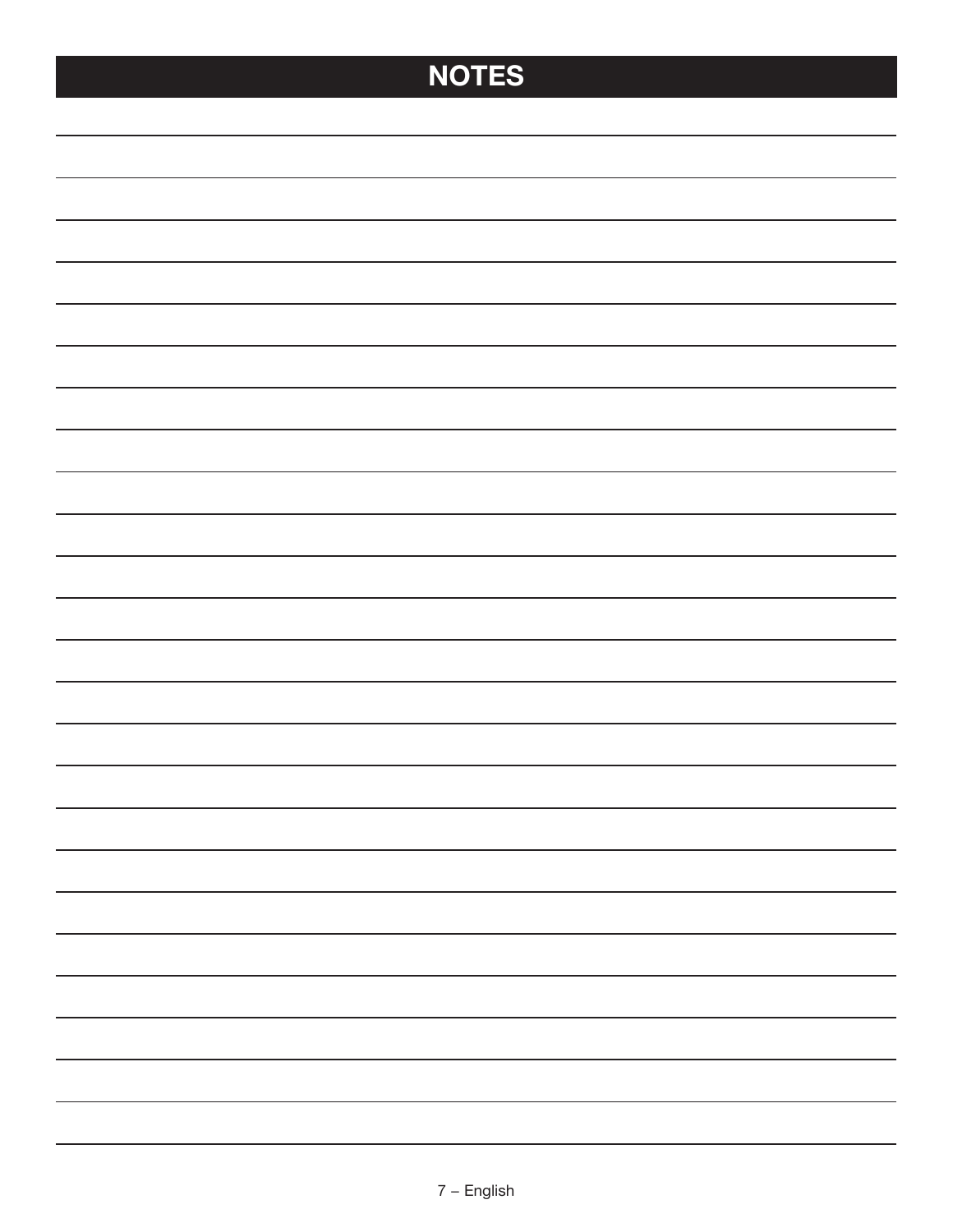## **TABLE DES MATIÈRES**

## **INTRODUCTION**

Ce chargeur offre de nombreuses fonctions destinées à rendre son utilisation plaisante et plus satisfaisante. Lors de la conception de ce produit, l'accent a été mis sur la sécurité, les performances et la fiabilité, afin d'en faire un outil facile à utiliser et à entretenir.

## **GARANTIE**

#### OUTILS ÉLECTRIQUES RYOBI® – GARANTIE LIMITÉE DE DEUX ANS ET POLITIQUE D'ÉCHANGE DE 30 JOURS

One World Technologies, Inc., garantit ses outils électriques dans les conditions suivantes :

**POLITIQUE D'ÉCHANGE DE 30 JOURS :** En cas de défaillance due à des vices de matériaux ou de fabrication au cours des 30 jours suivant la date d'achat, l'acheteur pourra faire réparer tout outil électrique RYOBI® au titre de cette garantie ou le retourner l'établissement où il a été acheté. Pour obtenir un outil en échange ou demander la réparation en garantie, l'équipement complet devra être retourné, dans son emballage d'origine, accompagné d'une preuve d'achat. L'outil fourni en échange sera couvert par la garantie limitée pour le restant de la période de validité de deux ans à compter de la date d'achat.

CE QUI EST COUVERT PAR LA GARANTIE : Cette garantie couvre tous les vices de matériaux et de fabrication de cet outil électrique RYOBI®, pour une période de deux ans, à compter de la date d'achat. À l'exception des batteries, les accessoires sont garantis pour une période de quatre-vingt-dix (90) jours. Les batteries sont garanties deux ans.

RÉPARATIONS SOUS GARANTIE : Il suffit de retourner l'outil, correctement emballé, en port payé, à un centre de réparations agréé. L'adresse du centre de réparations agréé le plus proche peut être obtenue en contactant un représentant du service après-vente par courrier, à l'adresse One World Technologies, Inc., P.O. Box 1207, Anderson, SC 29622-1207, par téléphone au 1-800-525-2579 ou par courriel, à l'adresse Internet www.ryobitools.com. Lors de toute demande de réparation sous garantie, une preuve d'achat datée (par exemple un reçu de vente) doit être fournie. Nous nous engageons à réparer tous les défauts de fabrication et à réparer ou remplacer, à notre choix, toutes les pièces défectueuses. Les réparations et remplacements seront gratuits. Les réparations sous garantie seront effectuées dans un délai raisonnable, ne dépassant en aucun cas quatre-vingt-dix (90) jours.

CE QUI N'EST PAS COUVERT : La garantie ne couvre que l'acheteur au détail original et n'est pas transférable. Cette garantie ne couvre que les défauts résultant d'une utilisation normale. Elle ne couvre pas les problèmes de fonctionnement, défaillances ou autres défauts résultant d'un usage incorrect ou abusif, de la négligence, de la modification, de l'altération ou de réparations effectuées par quiconque autre qu'un centre de réparations agréé. One World Technologies, Inc. ne fait aucune autre garantie, représentation ou promesse concernant la qualité et les performances de cet outil électrique, autres que celles expressément indiquées dans le présent document.

AUTRES LIMITATIONS : Toutes les garanties implicites accordées par les lois en vigueur, y compris les garanties de valeur marchande ou d'adéquation à un usage particulier, sont limitées à une durée de deux ans, à compter de la date d'achat. One World Technologies, Inc. déclinant toute responsabilité pour les dommages directs ou indirects, les limitations et exclusions peuvent ne pas s'appliquer à chaque acheteur. Cette garantie donne au consommateur des droits spécifiques, et celui-ci peut bénéficier d'autres droits, qui varient selon les états ou provinces.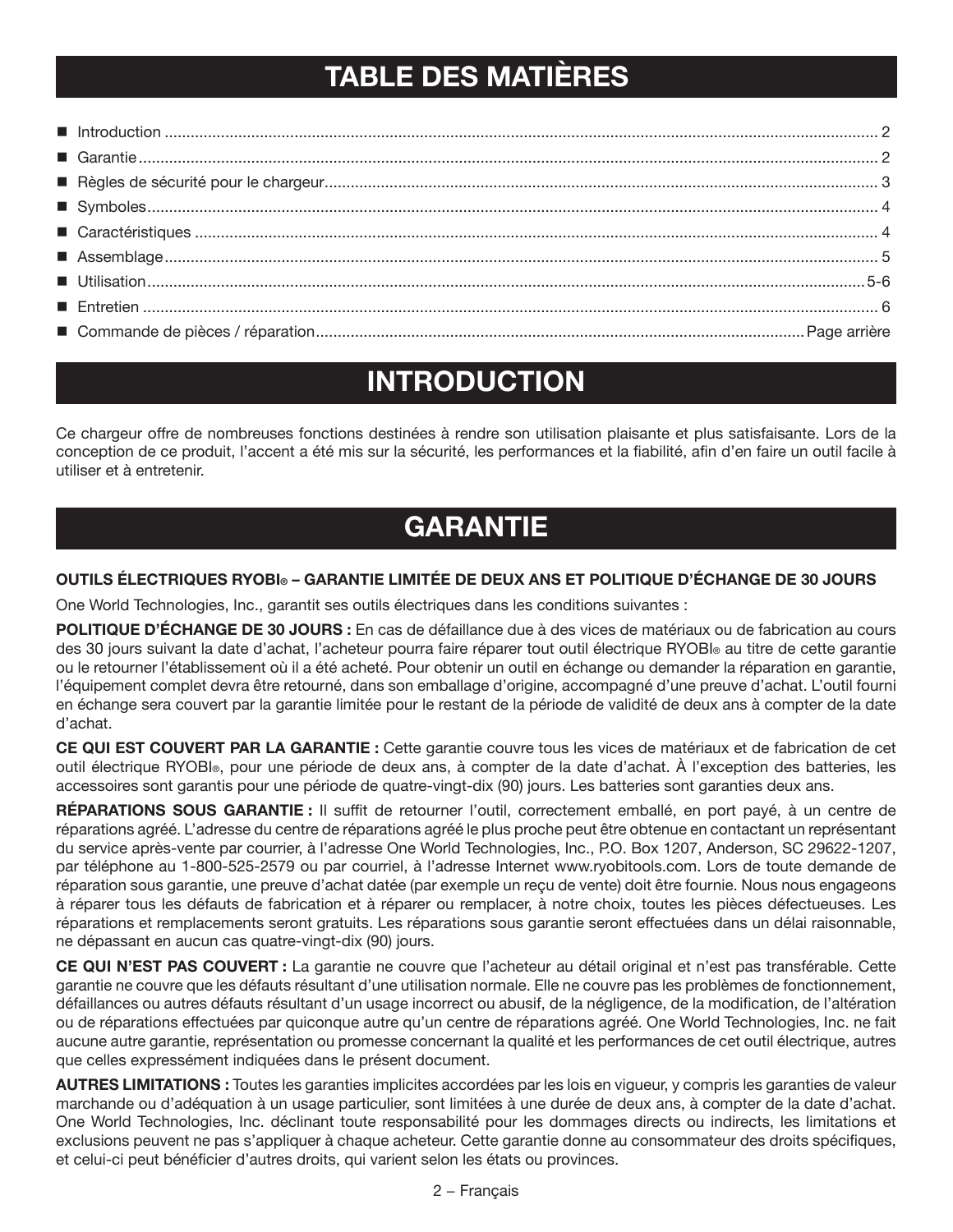### **AVERTISSEMENT :**

**Lire et veiller à bien comprendre toutes les INSTRUCTIONS.** Le non respect de toutes les instructions ci-dessous peut entraîner un choc électrique, un incendie et/ou des blessures graves.

 **Avant d'utiliser le chargeur de batteries**, lire toutes les instructions de sécurité et mises en garde figurant dans ce manuel, sur le chargeur et sur le produit utilisant le chargeur pour éviter un usage incorrect et des dommages ou blessures.

## **ATTENTION :**

Pour réduire le risque de choc électrique ou d'endommagement du chargeur et de la batterie, ne charger que des batteries rechargeables au nickel-cadmium du type indiqué sur le chargeur. Les batteries d'autres types peuvent exploser et causer des dommages et blessures.

- Ne pas utiliser le chargeur à l'extérieur, ni l'exposer à **l'eau ou l'humidité.** La pénétration d'eau dans le chargeur accroît le risque de choc électrique.
- **L'usage d'un accessoire pas recommandé ou vendu par le fabricant du chargeur peut causer un risque d'incendie, de choc électrique ou de blessures.** Le respect de cette consigne réduira les risques d'incendie, de choc électrique et de blessures graves.
- Ne pas maltraiter le cordon d'alimentation ou le chargeur. Ne jamais utiliser le cordon d'alimentation pour transporter le chargeur. Ne bas débrancher le chargeur en tirant sur le cordon. Tirer sur la prise pour la débrancher. Un cordon ou un chargeur endommagé peur présenter un risque de choc électrique. Remplacer immédiatement tout cordon endommagé.
- **S'assurer que le cordon n'est pas acheminé à un endroit où il risque d'être piétiné, accroché, endommagé, mis en contact avec des objets tranchants ou autrement maltraité.** Ceci réduira le risque de chute pouvant entraîner des blessures de d'endommagement du cordon, susceptible de causer un choc électrique.
- **Garder le cordon et le chargeur à l'écart des sources de chaleur pour éviter des dommages au boîtier ou aux pièces internes.**
- **Ne jamais laisser de liquides tels que le fluide e freins, l'essence, les produits à base de pétrole, les huiles pénétrantes, etc., entrer en contact**

**avec les pièces en plastique.** Ces liquides contiennent des produits chimiques susceptibles d'endommager, d'affaiblir ou de détruire le plastique.

 **N'utiliser un cordon prolongateur qu'en cas d'absolue nécessité.** L'usage d'un cordon prolongateur incorrect peut présenter des risques d'incendie et de choc électrique. Si un cordon prolongateur doit être utilisé, s'assurer :

a. Que la fiche du cordon comporte le même nombre de broches que celles du chargeur et que ses broches sont de mêmes forme et taille.

b. Que le cordon est correctement câblé et en bon état électrique ; et

c. Que le calibre des fils est suffisant pour l'intensité c.a. du chargeur spécifiée ci-dessous :

| Longueur du cordon (en pieds)              | 25' | .50' | 100' |
|--------------------------------------------|-----|------|------|
| Calibre du cordon (AWG)                    | 16. | 16   | 16   |
| <b>NOTE</b> : $AWG = American Write Gauge$ |     |      |      |

- Ne pas utiliser un chargeur dont la prise ou le cordon est **endommagé,** ce qui pourrait entraîner un court-circuit et un choc électrique. Le cas échéant, faire remplacer la prise ou le cordon immédiatement par un réparateur agréé.
- **Ne pas utiliser le chargeur s'il a été soumis à un choc violent ou autrement endommagé.** Le confier à un réparateur agrée pour vérification électronique afin qu'il détermine s'il est en bon état de fonctionnement.
- **Ne pas démonter le chargeur.** Si un entretien ou une réparation est nécessaire, le confier à un réparateur agréé. Un remontage incorrect peut entraîner des risques de choc électrique ou d'incendie.
- Pour réduire les risques de choc électrique, débrancher **le chargeur de la prise secteur avant de procéder à out nettoyage ou entretien.**
- **Lorsqu'il n'est pas en usage, débrancher le chargeur de l'alimentation secteur.** Ceci réduira le risque de choc électrique ou de dommages au chargeur si des articles en métal venaient à tomber dans l'ouverture. Ceci aidera également à éviter des dommages au chargeur en cas de saute de tension.
- **Risque de choc électrique.** Ne pas toucher les parties non isolées du connecteur de sortie ou les bornes de batteries non isolées.
- **Si le cordon d'alimentation est endommagé**, il doit être remplacé uniquement pas le fabricant ou par un centre de réparation agréé pour éviter tout risque.
- **Conserver ces instructions.** Les consulter fréquemment et les utiliser pour instruire les autres utilisateurs éventuels. Si cet outil est prêté, il doit être accompagné de ces instructions, afin d'éviter un usage incorrect et d'éventuelles blessures.

# **INSTRUCTIONS IMPORTANTES CONCERNANT LA SÉCURITÉ 1. Conserver ces instructions**

Ce manuel contient d'importantes instructions relatives à la sécurité et au fonctionnement du chargeur de batteries P111 (140106001).

- **2. Avant d'utiliser le chargeur de batteries,** lire toutes les instructions et les mises en garde figurant sur le chargeur de batterie, sur la batterie et sur le produit utilisant la batterie.
- **3. ATTENTION :** Pour réduire les risques de blessure, ne charger que des batteries rechargeables nickel cadmium. Les batteries d'autres types peuvent exploser et causer des dommages et blessures.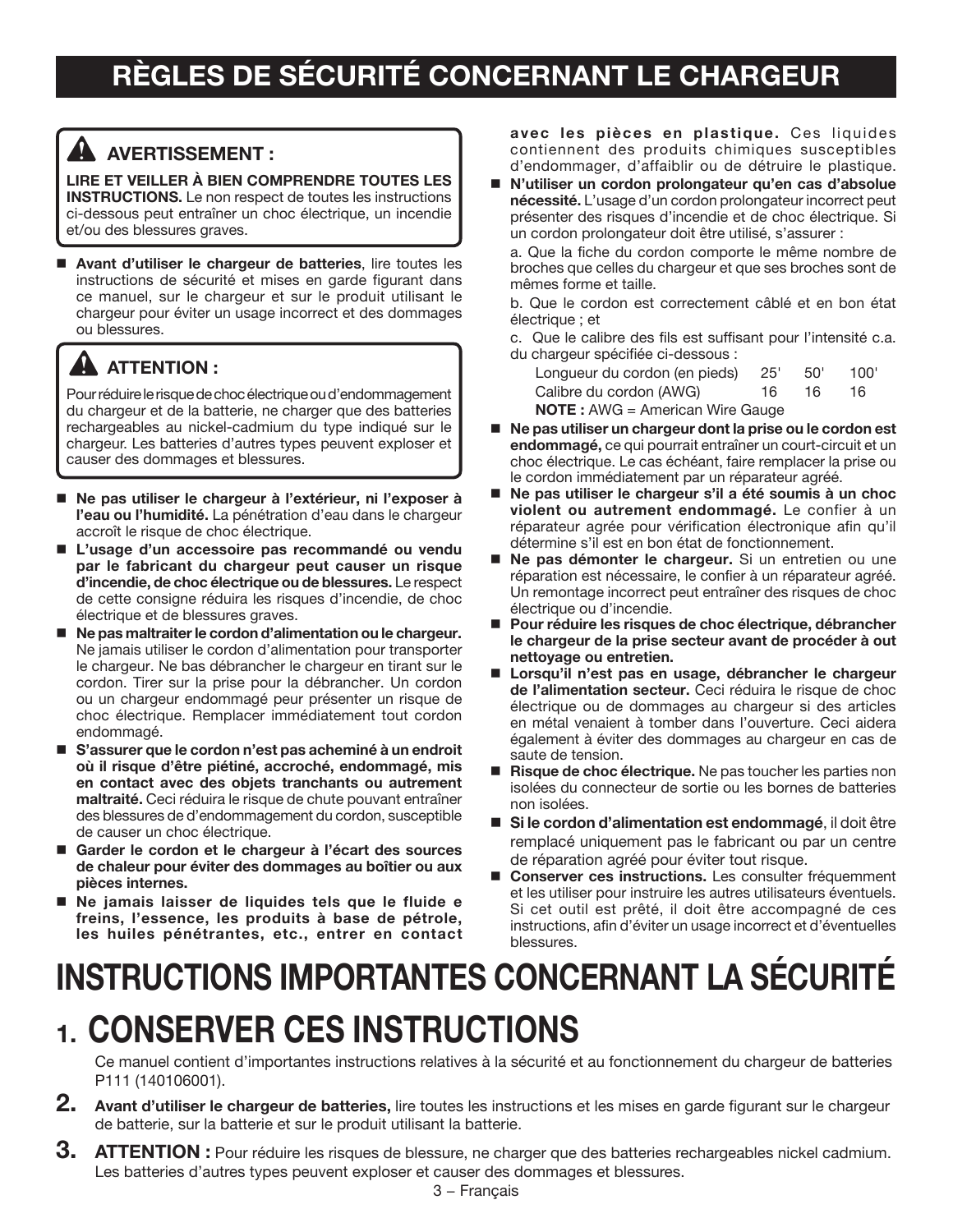## **SYMBOLES**

Certains des symboles ci-dessous peuvent être présents sur l'outil. Veiller à les étudier et à apprendre leur signification. Une interprétation correcte de ces symboles permettra d'utiliser l'outil plus efficacement et de réduire les risques.

| <b>SYMBOLE</b> | <b>NOM</b>                             | <b>DÉSIGNATION/EXPLICATION</b>                                                                                                                      |
|----------------|----------------------------------------|-----------------------------------------------------------------------------------------------------------------------------------------------------|
|                | Avertissement concernant<br>l'humidité | Ne pas exposer l'outil à la pluie ni à l'humidité.                                                                                                  |
|                | Lire le manuel d'utilisation           | Pour réduire les risques de blessures, l'utilisateur doit lire et veiller à bien<br>comprendre le manuel d'utilisation avant d'utiliser ce produit. |
|                | Protection oculaire                    | Toujours porter des lunettes de sécurité munies d'écrans latéraux et un<br>masque facial intégral lors de l'utilisation de cet outil.               |
|                | Symbole d'alerte de sécurité           | Précautions destinées à assurer la sécurité.                                                                                                        |

## **CONSERVER CES INSTRUCTIONS**

## **CARACTÉRISTIQUES**

#### **FICHE TECHNIQUE**



### **VEILLER À BIEN CONNAÎTRE VOTRE CHARGEUR**

#### Voir la figure 1.

L'utilisation sûre de ce produit exige une compréhension des renseignements figurant sur l'outil et contenus dans le manuel d'utilisation, ainsi qu'une bonne connaissance du

projet entrepris. Avant d'utiliser ce produit, se familiariser avec toutes ses caractéristiques et règles de sécurité.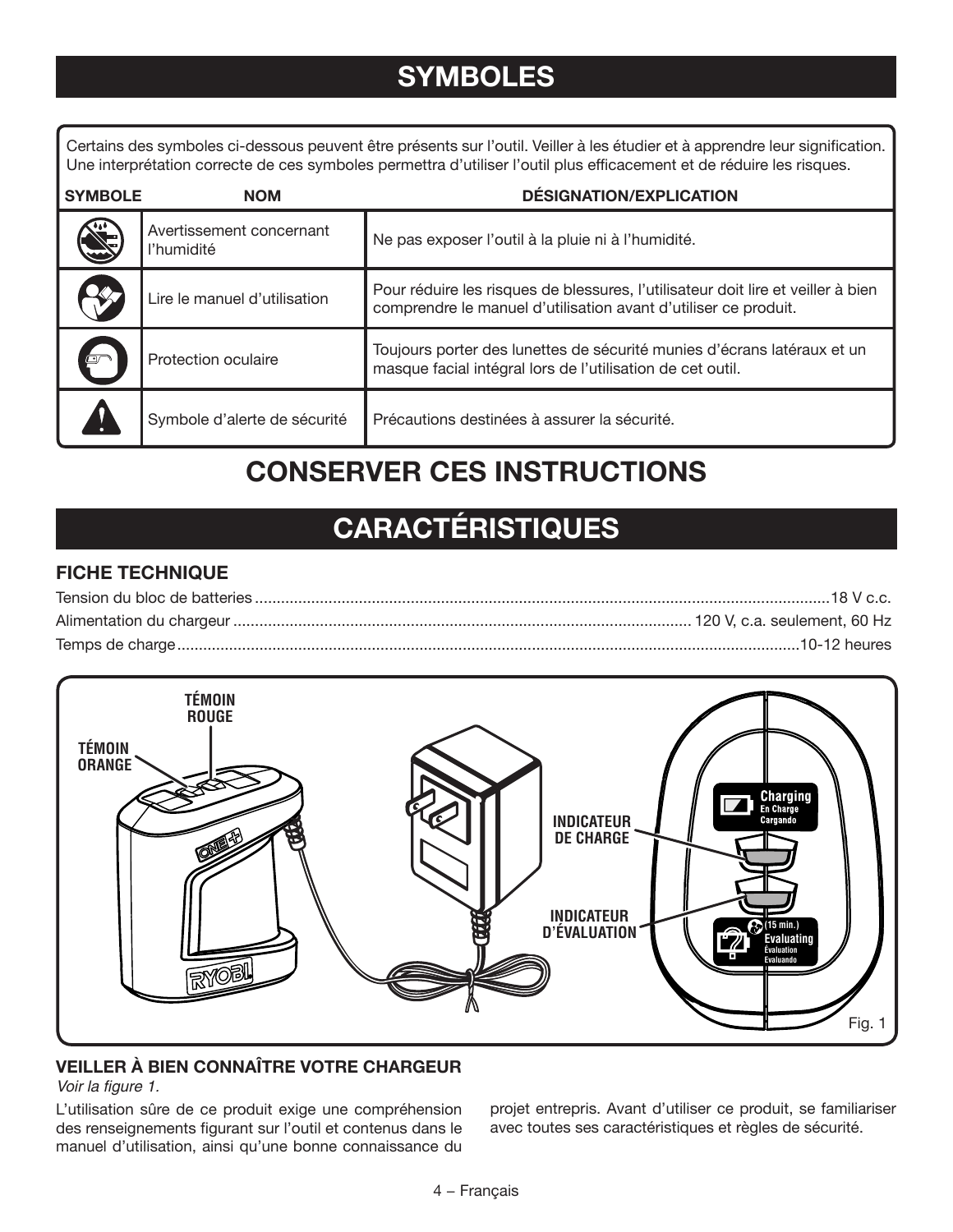## **ASSEMBLAGE**

#### **DÉBALLAGE**

Ce produit a été expédié complètement assemblé.

- Avec précaution, sortir le chargeur et tous les accessoires de la boîte. S'assurer que toutes les pièces figurant sur la liste de contrôle sont incluses.
- Examiner soigneusement le chargeur pour s'assurer que rien n'a été brisé ou endommagé en cours de transport.
- Ne pas jeter les matériaux d'emballage avant d'avoir soigneusement examiné l'outil et avoir vérifié qu'il fonctionne correctement.
- Si des pièces sont manquantes ou endommagées, appeler le 1-800-525-2579.

### **LISTE DE CONTRÔLE D'EXPÉDITION**

#### **Chargeur**

Manuel d'utilisation

## **AVERTISSEMENT :**

Si des pièces manquent ou sont endommagées, ne pas utiliser cet outil avant qu'elles aient été remplacées. Le non-respect de cet avertissement pourrait entraîner des blessures graves.

### **AVERTISSEMENT :**

Ne pas essayer de modifier cet outil ou de créer des accessoires non recommandés pour l'outil. De telles altérations ou modifications sont considérées comme un usage abusif et peuvent créer des conditions dangereuses, risquant d'entraîner des blessures graves.

## **UTILISATION**

### **AVERTISSEMENT :**

Ne pas laisser la familiarité avec l'outil faire oublier la prudence. Ne pas oublier qu'une fraction de seconde d'inattention peut entraîner des blessures graves.

### **AVERTISSEMENT :**

Toujours porter des lunettes étanches ou des lunettes de sécurité à coques latérales lors de l'utilisation d'outils. Si cette précaution n'est pas prise, des objets peuvent être projetés dans les yeux et causer des lésions graves.

#### **APPLICATIONS**

Cet outil peut être utilisé pour les applications ci-dessous :

■ Charge des blocs de batteries Ryobi One+ 18 V nickelcadmium

#### **ATTENTION :**

Si, à tout moment pendant le processus de charge, aucune témoin DEL n'est allumé, retirer le bloc de batteries du chargeur pour éviter d'endommager le produit. NE PAS insérer un autre bloc de batteries. Confier le bloc de batterie et le chargeur au centre de réparations le plus proche pour vérification ou remplacement.

#### **SIGNAUX DES TÉMOINS DEL DU CHARGEUR** *Voir la figure 1*.

- $\blacksquare$  DÉL orange = Le chargeur évalue la batterie
- DÉL rouge allumée = La batterie est en cours de charge

#### **CHARGE DU BLOC DE BATTERIES**

**Seulement utiliser ceux bloc-piles de One+ 18 V de Ryobi ci avec ceci chargeur: P100 (130255004 ou 130224028)**

Les batteries de cet outil ont été expédiées dans un état de charge faible pour éviter d'éventuels problèmes. Il est donc nécessaire de charger les batteries avant d'utiliser l'outil.

#### **CHARGE D'UN BLOC DE BATTERIES FROID**

Si les batteries ne se rechargent pas dans des conditions normales, les retourner, ainsi que le chargeur et le stand au centre de réparations agréé le plus proche pour une vérification électrique.

- Brancher le chargeur sur une prise secteur. S'assurer que l'alimentation est de **120 V, 60 Hz, c.a. (courant résidentiel standard).**
- Placer la batterie sur une surface stable. Placer le chargeur au-dessus de la tige de la batterie dans le sens indiqué.
- Appuyer sur le bloc de batteries pour assurer que ses contacts s'engagent correctement sur ceux du chargeur.
- Le témoin (DEL) de charge du chargeur s'allume et reste allumé lorsque le chargeur est correctement branché sur l'alimentation. Ce témoin indique que le chargeur fonctionne correctement. Il reste allumé jusqu'à ce que le bloc de batteries soit retiré du chargeur ou que le chargeur soit débranché de la prise secteur.
- Si les témoins rouge et orange sont allumés, les batteries sont profondément ou complètement déchargées, la recharge complète prend 10-12 heures ou plus.
- Pendant la charge, le bloc de batteries chauffe légèrement. Ceci est normal et n'est pas l'indication d'un problème.
- Ne pas placer le chargeur dans un endroit exposé à des températures extrêmes (chaudes ou froides). Il fonctionne le mieux à température ambiante.

**NOTE :** Le chargeur et le batteries doivent être rangés dans un local où la température est de 38 à 10 °C (100 à 50 °F).

Quand les bloc-piles deviennent entièrement chargées, débrancher le chargeur de l'alimentation et enlever le tas de bloc-pile.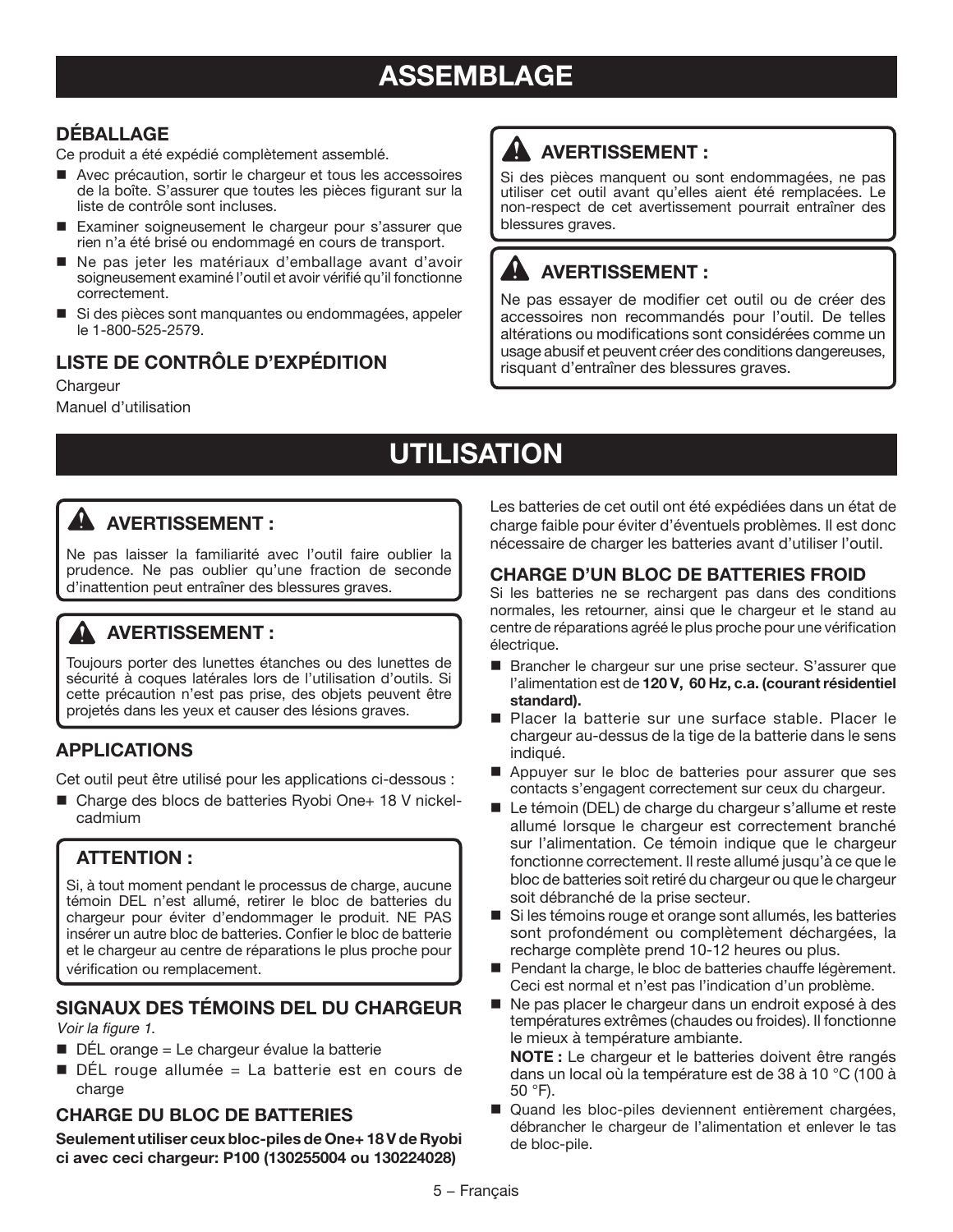## **utilisation**

#### **CHARGE D'UN BLOC DE BATTERIES CHAUD**

Lorsque cet outil est utilisé continuellement, les batteries du bloc chauffent. Si le bloc de batteries est chaud, le laisser refroidir pendant 30 minutes avant d'essayer de le recharger.

N**OTE :** La surchauffe des batteries ne se produit que lorsque l'outil est utilisé continuellement. Elle ne se produit pas dans des conditions d'utilisation normales. Voir les instructions de charge normale à la section **« CHARGE D'UN BLOC DE BATTERIES FROID »**.

## **ENTRETIEN**

### **AVERTISSEMENT :**

Utiliser exclusivement des pièces d'origine pour les réparations. L'usage de toute autre pièce pourrait créer une situation dangereuse ou endommager l'outil.

### **AVERTISSEMENT :**

Toujours porter des lunettes de sécurité munies d'écrans latéraux lors de l'utilisation d'outils motorisés ou des opérations de nettoyage à l'air comprimé. Si une opération dégage de la poussière, porter également un masque antipoussière.

### **A** AVERTISSEMENT :

Pour empêcher un démarrage accidentel pouvant entraîner des blessures graves, toujours retirer le bloc de batteries de l'outil avant tout nettoyage ou entretien.

#### **BATTERIES**

Le bloc de batteries de cet outil contient des batteries rechargeables au nickel-cadmium. L'autonomie des batteries après chaque charge est fonction du type de travail effectué.

Les batteries utilisées dans le bloc d'alimentation sont conçues pour une longue vie utile, sans problèmes. Toutefois, comme toutes les batteries, elles finiront par s'épuiser. **Ne pas** démonter le bloc de batteries ou essayer de remplacer les batteries. La manipulation de ces batteries, en particulier si l'on porte des bagues ou autres bijoux, peut causer des brûlures graves.

Pour obtenir une vie utile maximum des batteries nous recommandons de :

Retirer le bloc de batteries du chargeur dès qu'il est complètement chargé et prêt à l'emploi.

Pour le remisage de batterie pendant plus de 30 jours :

- Remiser le bloc de batterie dans un local où la témpérature est inférieure à 27 °C (80 °F).
- Remiser le bloc de batteries déchargé.

#### **ENTRETIEN GÉNÉRAL**

Éviter d'utiliser des solvants pour le nettoyage des pièces en plastique. La plupart des matières plastiques peuvent être endommagées par divers types de solvants commercials. Utiliser un chiffon propre pour éliminer la saleté, la poussière, l'huile, la graisse, etc.

### **AVERTISSEMENT :**

Ne jamais laisser de liquides tels que le fluide de freins, l'essence, les produits à base de pétrole, les huiles pénétrantes, etc., entrer en contact avec les pièces en plastique. Les produits chimiques peuvent endommager, affaiblir ou détruire le plastique, ce qui peut entraîner des blessures graves.

Seules les pièces figurant sur la liste de contrôle sont conçues pour être réparées ou remplacées par l'utilisateur. Toutes les autre pièces doivent être remplacées dans un centre de réparations agréé.

#### **RETRAIT ET PRÉPARATION DU BLOC DE BATTERIES POUR LE RECYCLAGE**



Pour préserver les ressources naturelles, les batteries doivent être recyclées ou éliminées selon une méthode appropriée.

Ce produit utilise des batteries au nickel cadmium. Les réglementations locales ou gouvernementales

peuvent interdire de jeter les batteries au nickel cadmium dans les ordures ménagères.

Consulter les autorités locales compétentes pour les options de recyclage et / ou l'élimination.

#### **AVERTISSEMENT :**

Après avoir retiré le bloc de batteries, couvrir ses bornes avec un ruban adhésif de qualité industrielle. Ne pas essayer de démonter ou détruire le bloc de batteries, ni de retirer des composants quels qu'ils soient. Les batteries épuisées doivent être recyclées ou éliminées selon une méthode appropriée. Ne jamais toucher les deux bornes avec des objets en métal ou une partie du corps, car cela pourrait créer un court-circuit. Garder hors de la portée des enfants. Le non respect de ces mises en garde peut résulter en un incendie et / ou des blessures graves.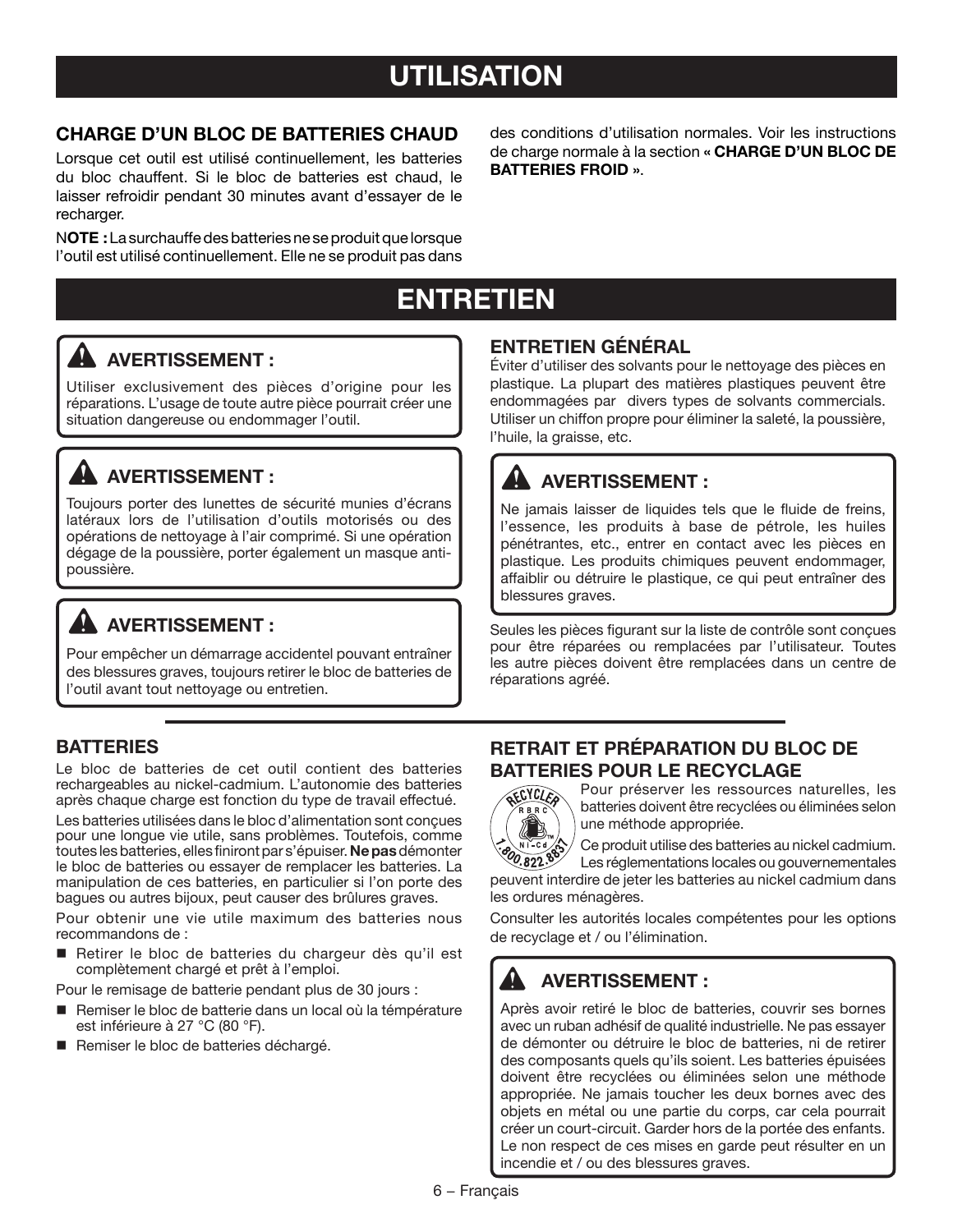# **NOTES**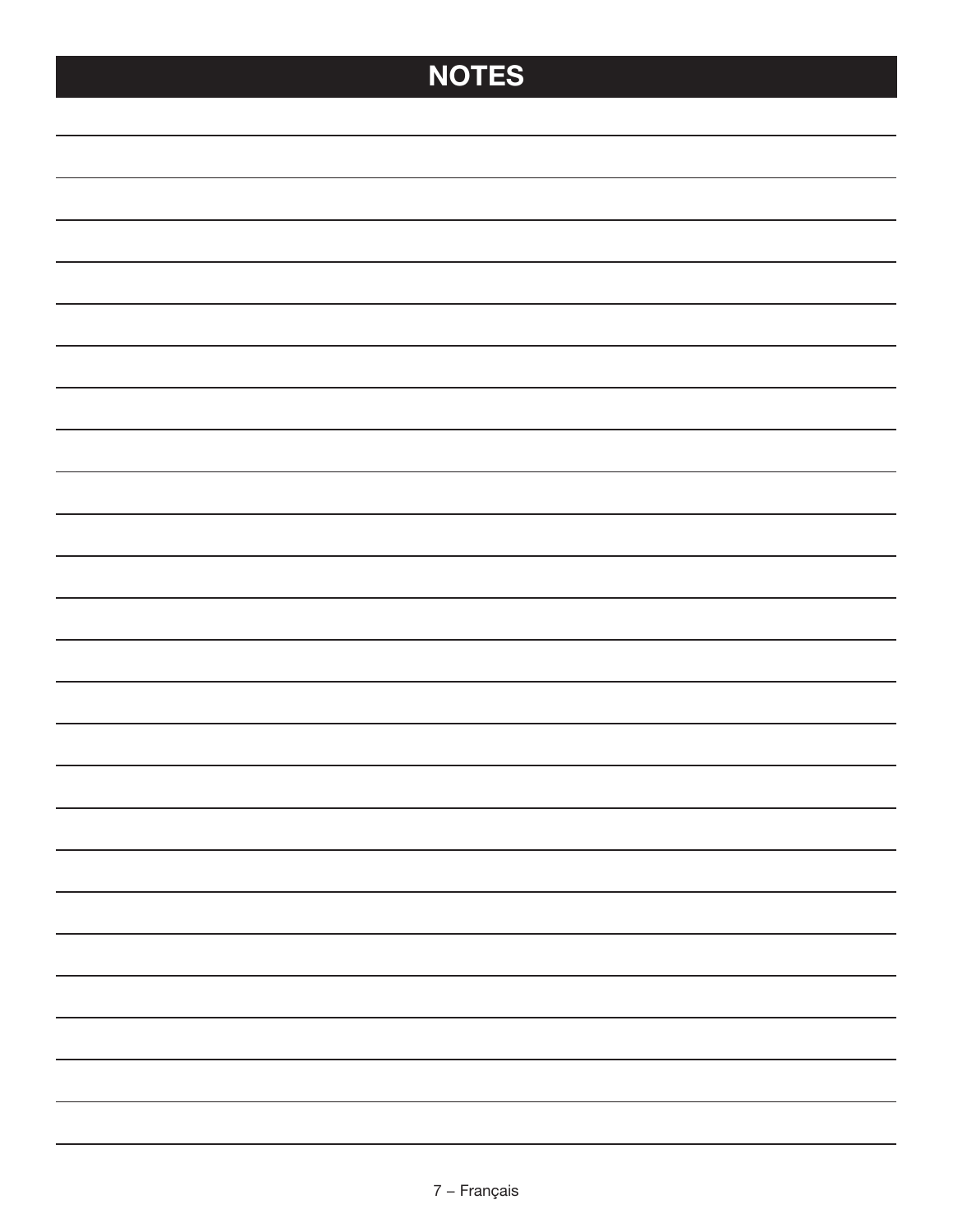## **ÍNDICE DE CONTENIDO**

## **INTRODUCCIÓN**

Este cargador ofrece numerosas características para hacer más agradable y placentero su uso. En el diseño de este producto se ha conferido prioridad a la seguridad, el desempeño y la fiabilidad, por lo cual se facilita su manejo y mantenimiento.

## **GARANTÍA**

#### **HERRAMIENTAS ELÉCTRICAS RYOBI® –**

#### **GARANTÍA LIMITADA DE DOS AÑOS Y POLÍTICA DE INTERCAMBIO A LOS 30 DÍAS**

One World Technologies, Inc., garantiza sus herramientas eléctricas con las siguientes condiciones:

**POLÍTICA DE INTERCAMBIO A LOS 30 DÍAS:** Durante los primeros 30 días a partir de la fecha de compra, usted puede solicitar servicio al amparo de esta garantía o puede intercambiar cualquier herramienta eléctrica RYOBI® que no funcione correctamente debido a defectos en los materiales o en la mano de obra, devolviéndola en el establecimiento donde la adquirió. Para recibir la herramienta eléctrica de reemplazo o el servicio de garantía solicitado, debe presentar documentación de prueba de la compra, y devolver el equipo original empaquetado con el producto original. La herramienta eléctrica de reemplazo queda cubierta por la garantía limitada por el resto del período de garantía de dos años a partir de la fecha de la compra original.

**LO QUE CUBRE ESTA GARANTÍA:** Esta garantía cubre todos los defectos en material y en mano de obra empleados en la herramienta eléctrica RYOBI® por un período de dos años a partir de la fecha de compra. Con excepción de las baterías, los accesorios de las herramientas eléctricas están garantizados por noventa (90) días. Las baterías están garantizadas por dos años.

**FORMA DE OBTENER SERVICIO:** Simplemente envíe la herramienta eléctrica debidamente empaquetada y con el flete pagado por anticipado a un centro de servicio autorizado. Puede obtener información sobre la ubicación del centro de servicio autorizado más cercano escribiendo a One World Technologies, Inc., P.O. Box 1207, Anderson, SC 29622-1207, USA, llamando al 1-800-525-2579 o dirigiéndose al sitio en Internet, www.ryobitools.com. Al solicitar servicio al amparo de la garantía, debe presentar documentación de prueba de la compra que incluya la fecha de ésta (por ejemplo un recibo de venta). Reparamos toda mano de obra deficiente del producto, y reparamos o reemplazamos cualquier pieza defectuosa, a nuestra sola discreción. Lo hacemos sin cargarle ningún costo al consumidor. Efectuamos el trabajo en un período de tiempo razonable, pero en todo caso en menos de noventa (90) días.

**LO QUE NO ESTÁ CUBIERTO:** Esta garantía se ofrece exclusivamente al comprador original al menudeo y no puede transferirse. Esta garantía sólo cubre defectos que aparezcan en el uso normal de la herramienta y no cubre ningún malfuncionamiento, falla o defecto producido por el uso indebido, maltrato, negligencia, alteración, modificación o reparación efectuada por terceros diferentes de los centros de servicio autorizados. One World Technologies, Inc. no ofrece ninguna garantía, declaración o promesa en relación con la calidad o el desempeño de sus herramientas eléctricas más que las señaladas específicamente en esta garantía.

**LIMITACIONES ADICIONALES:** Toda garantía otorgada de conformidad con las leyes estatales, incluidas las garantías de comerciabilidad o idoneidad para un uso en particular, está limitada a dos años a partir de la fecha de compra. One World Technologies, Inc. no es reponsable de daños directos, indirectos o incidentales, por lo tanto es posible que las limitaciones y exclusionese descritas arriba no se apliquen en el caso de usted. Esta garantía le confiere derechos legales específicos, y es posible que usted goce de otros derechos, los cuales pueden variar de estado a estado.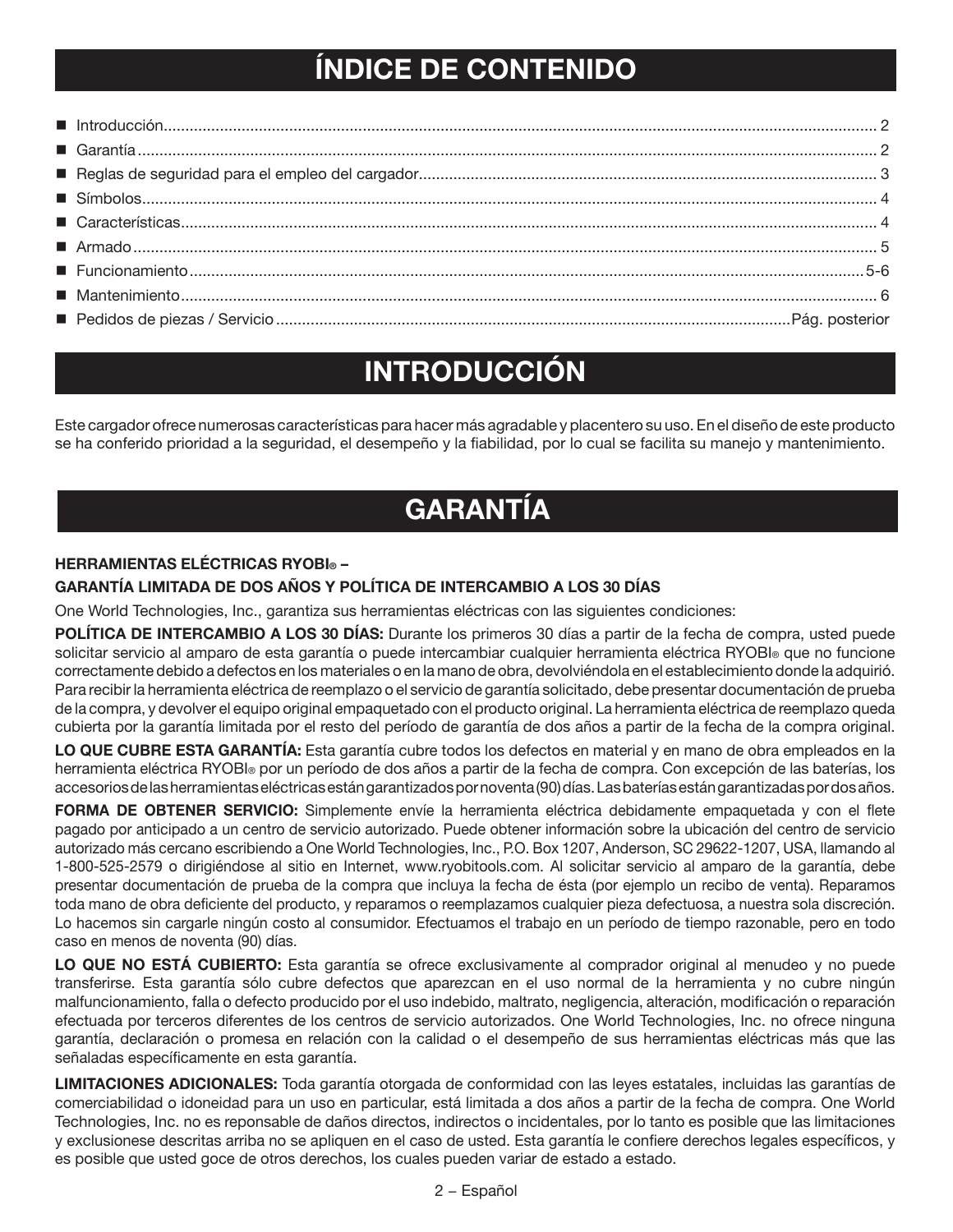## **REGLAS DE SEGURIDAD PARA EL EMPLEO DEL CARGADOR**

### **¡ADVERTENCIA!**

**Lea y comprenda todas las instrucciones.** El incumplimiento de las instrucciones señaladas abajo puede causar descargas eléctricas, incendios y lesiones corporales serias.

 **Antes de emplear el cargador de baterías,** lea todas las instrucciones y las marcas precautorias del manual, del cargador, de la batería y del producto con el cual se utiliza dicha batería, con el fin de evitar un empleo indebido del producto y posibles lesiones corporales o daños físicos.

#### **PRECAUCIÓN:**

Para reducir el riesgo de una descarga eléctrica o de dañar el cargador y la batería, sólo cargue baterías recargables de níquel-cadmio como se indique específicamente en el cargador. Otros tipos de baterías pueden estallar y causar lesiones corporales así como daños materiales.

- **No utilice el cargador a la intemperie ni lo exponga a condiciones húmedas o mojadas.** La introducción de agua en el cargador aumenta el riesgo de una descarga eléctrica.
- **El uso de un accesorio no recomendado o vendido por el fabricante del cargador de baterías puede significar un riesgo de incendio, descarga eléctrica o lesiones corporales.** Con el cumplimiento de esta regla se reduce el riesgo de una descarga eléctrica, incendio o lesión seria.
- No maltrate el cordón eléctrico ni el cargador. Para trasladar el cargador nunca lo sostenga del cordón. No tire del cordón del cargador en lugar de tirar de la clavija al desconectar el aparato de la toma de corriente. Puede dañar el cordón o el cargador y causar un peligro de descarga eléctrica. Cambie de inmediato todo cordón eléctrico dañado.
- **Asegúrese de que el cordón eléctrico esté ubicado de tal manera que nadie lo pise o se tropiece con él, no toque bordes afilados o piezas en movimiento ni quede sujeto a daños ni tensiones.** De esta manera se reduce el riesgo de caídas accidentales que pudieran causar lesiones personales y daños al cordón, lo cual podría ocasionar una descarga eléctrica.
- **Mantenga el cordón y el cargador alejados del calor para evitar dañar el alojamiento o las partes internas de la unidad.**
- **No permita que gasolina, aceites, productos a base de petróleo, etc., lleguen a tocar las piezas de plástico.** Dichos productos contienen compuestos químicos que pueden dañar, debilitar o destruir el plástico.

 **No debe emplearse un cordón de extensión a menos que sea absolutamente necesario.** El empleo de un cordón de extensión inadecuado puede significar un riesgo de incendio o descarga eléctrica. Si es necesario utilizar un cordón de extensión, asegúrese:

a. De que las patillas de la clavija del cordón de extensión sean del mismo número, tamaño y forma que las de la clavija del cargador.

b. De que el cordón de extensión esté bien conectado y en buenas condiciones eléctricas; y

c. De que el calibre de los conductores sea suficiente para el amperaje de corriente alterna nominal del cargador, como se indica abajo:

| Long. cordón (pies)                                    | 25' | 50' | 100' |
|--------------------------------------------------------|-----|-----|------|
| Calibre cond. (AWG)                                    | -16 | 16. | 16   |
| <b>NOTA:</b> AWG = Calibre conductores norma americana |     |     |      |

- No utilice el cargador si está dañado el cordón o la clavija, ya que podría causar un corto circuito y una descarga eléctrica. Si está dañada una pieza, un técnico de servicio autorizado debe reemplazar el cargador.
- No utilice el cargador si el mismo ha sufrido una caída, **un golpe sólido o un daño de cualquier tipo.** Llévelo a un técnico de servicio autorizado para una revisión eléctrica y así determinar si el cargador está en buenas condiciones de funcionamiento.
- **No desarme el cargador.** Llévelo a un técnico de servicio autorizado si requiere servicio o una reparación. Si se rearma la unidad de manera incorrecta, puede presentarse un riesgo de descarga eléctrica o incendio.
- **Para reducir el riesgo de una descarga eléctrica, desconecte el cargador de la toma de corriente antes de iniciar una tarea de mantenimiento o de limpieza.**
- **Cuando no esté en uso el cargador desconéctelo del suministro de voltaje.** De esta manera se reduce el riesgo de una descarga eléctrica o daños al cargador si artículos metálicos caen en la abertura. También esto ayuda a evitar dañar el cargador en el caso de una subida de voltaje.
- **Riesgo de descarga eléctrica.** No toque ninguna parte sin aislar del conector de salida, ni ninguna terminal de las baterías en tales condiciones.
- **Si está dañado el cordón de corriente**, debe ser reemplazado únicamente por el fabricante o en un centro de servicio autorizado para evitar riesgos.
- **Guarde estas instrucciones.** Consúltelas con frecuencia y empléelas para instruir a otras personas que puedan utilizar esta herramienta. Si presta a alguien esta herramienta, facilítele también las instrucciones con el fin de evitar un uso indebido del producto y posibles lesiones.

# **INSTRUCCIONES DE SEGURIDAD IMPORTANTES 1. GUARDE ESTAS INSTRUCCIONES**

Este manual contiene instrucciones importantes respecto a la seguridad y funcionamiento de los cargador de baterías P111 (140106001).

- **2. Antes de emplear el cargador de baterías,** lea todas las instrucciones y las indicaciones precautorias del cargador de baterías, de las baterías y del producto con el que se utilizan las baterías.
- **3. PRECAUCIÓN:** Para reducir el riesgo de lesiones, sólo cargue baterías recargables de níquel-cadmio. Otros tipos de baterías pueden estallar y causar lesiones corporales así como daños materiales.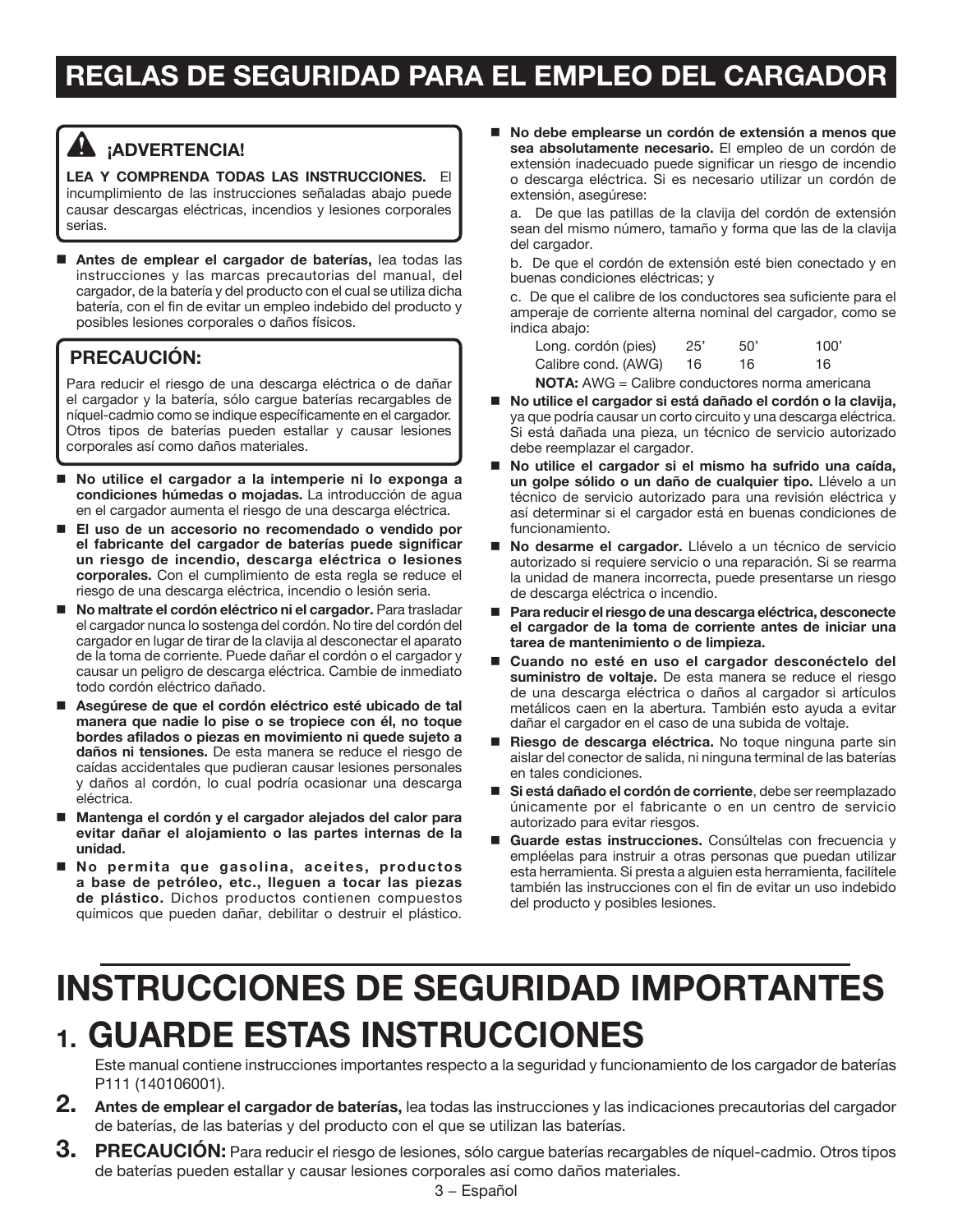# **SÍMBOLOS**

Es posible que se empleen en esta herramienta algunos de los siguientes símbolos. Le suplicamos estudiarlos y aprender su significado. Una correcta interpretación de estos símbolos le permitirá utilizar mejor y de manera más segura la herramienta.

| <b>SYMBOL</b> | <b>NAME</b>                      | <b>DESIGNATION/EXPLANATION</b>                                                                                                                         |
|---------------|----------------------------------|--------------------------------------------------------------------------------------------------------------------------------------------------------|
|               | Alerta de condiciones<br>húmedas | No exponga la unidad a la lluvia ni la use en lugares húmedos.                                                                                         |
|               | Lea el manual del operador       | Para reducir el riesgo de lesiones, el usuario debe leer y comprender el<br>manual del operador antes de usar este producto.                           |
|               | Protección ocular                | Cuando utilice este producto, póngase siempre gafas de seguridad<br>o anteojos protectores con protección lateral y una careta protectora<br>completa. |
|               | Alerta de seguridad              | Precauciones para su seguridad.                                                                                                                        |

## **GUARDE ESTAS INSTRUCCIONES**

# **CARACTERÍSTICAS**

#### **ESPECIFICACIONES DEL PRODUCTO**



### **FAMILIARÍCESE CON EL charger**

Vea la figura 1.

Para usar este producto con la debida seguridad se debe comprender la información indicada en la herramienta misma y en este manual, y se debe comprender también el trabajo

que intenta realizar. Antes de usar este producto, familiarícese con todas las características de funcionamiento y normas de seguridad del mismo.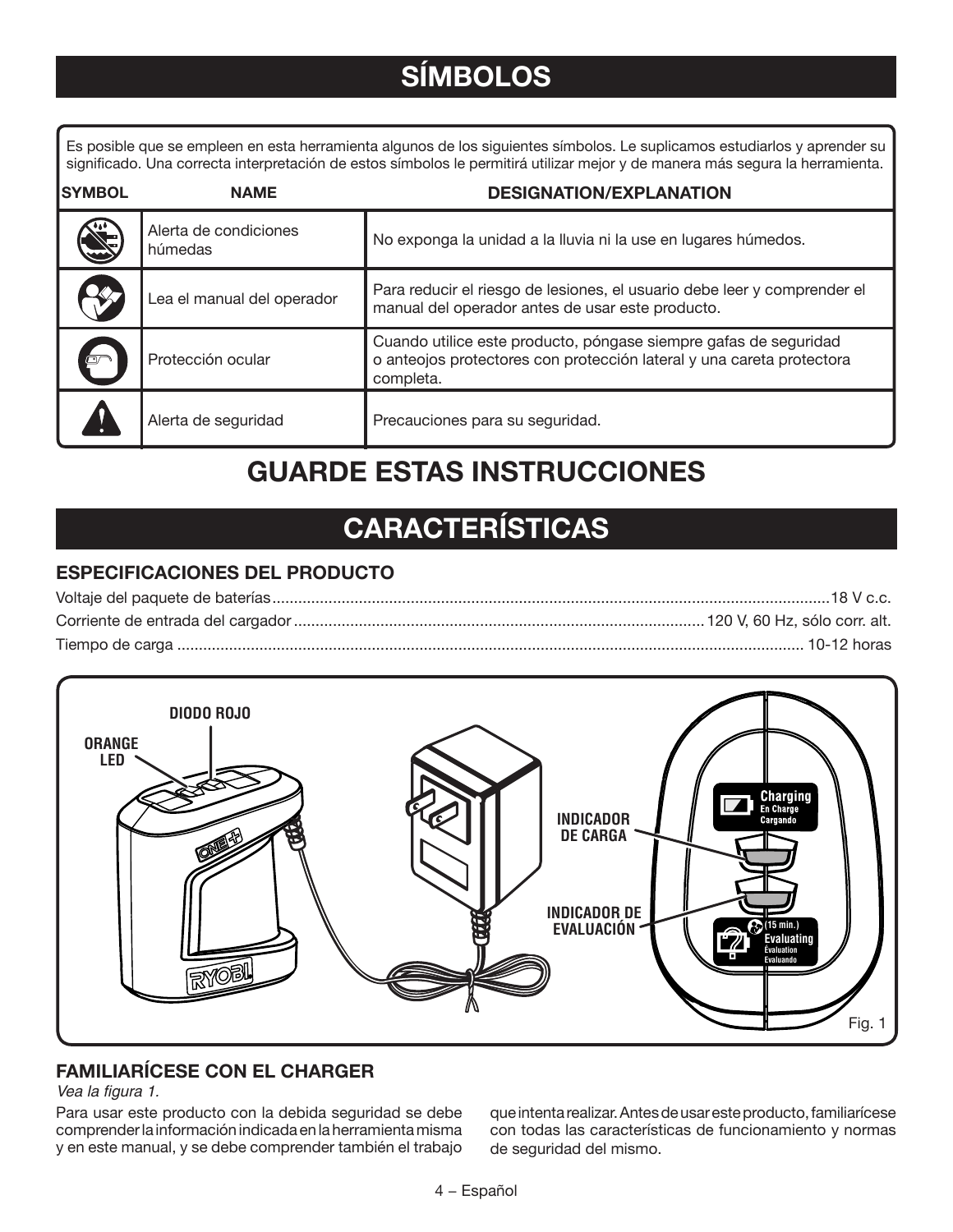## **ARMADO**

#### **DESEMPAQUETADO**

Embarcamos este producto completamente armado.

- Extraiga cuidadosamente de la caja el cargador y los accesorios, si se incluyen. Asegúrese de que estén presentes todos los artículos enumerados en la lista de empaquetado.
- Inspeccione cuidadosamente el cargador para asegurarse de que no haya sufrido ninguna rotura o daño durante el transporte.
- No deseche el material de empaquetado hasta que haya inspeccionado cuidadosamente la herramienta y la haya utilizado satisfactoriamente.
- Si hay piezas dañadas o faltantes, le suplicamos llamar al 1-800-525-2579, donde le brindaremos asistencia.

#### **LISTA DE EMPAQUETADO**

**Cargador** Manual del operador

## **ADVERTENCIA:**

Si faltan piezas, no utilice este producto sin haber reemplazado todas las piezas faltantes. La inobservancia de esta advertencia puede causar lesiones serias.

### **ADVERTENCIA:**

No intente modificar este producto ni hacer accesorios no recomendados para la misma. Cualquier alteración o modificación constituye maltrato el cual puede causar una condición peligrosa, y como consecuencia posibles lesiones corporales serias.

# **FUNCIONAMIENTO**

### **ADVERTENCIA:**

No permita que su familarización con las productos lo vuelva descuidado. Tenga presente que un descuido de un instante es suficiente para causar una lesión grave.

### **ADVERTENCIA:**

Cuando utilice productos, póngase siempre gafas de seguridad o anteojos protectores con protección lateral. La inobservancia de esta advertencia puede causar el lanzamiento de objetos a los ojos, y por consecuencia posibles lesiones serias.

#### **APLICACIONES**

Este producto puede emplearse para los fines siguientes: ■ Cargar paquetes de baterías Ryobi compatibles de 18 V.

**PRECAUCIÓN:**

Si en cualquier momento durante el proceso de carga no está encendido ninguno de los diodos luminiscentes, retire del cargador el paquete de baterías para evitar dañar el producto. NO introduzca otra batería. Devuelva el cargador y la batería al centro de servicio más cercano para su revisión o reemplazo.

#### **cargADOr FUNCIONAMIENTO DE LOS DIODOS LUMINISCENTES DEL CARGADOR**

Vea las figuras 3 y 4.

- $\blacksquare$  Diodo luminiscente naranja (ámbar) = El cargador está evaluando el paquete de baterías
- $\Box$  Diodo luminiscente rojo encendido = El paquete de baterías se está cargando

#### **CÓMO CARGAR EL Paquete de baterías**

#### **Solomente usar estes baterías de 18 V de Ryobi One+ con este cargador: P100 (130255004 or 130224028)**

Los paquetes de baterías se envían con carga baja para evitar posibles problemas. Por lo tanto, debe cargarlas antes de usarlas.

Si el cargador no carga el paquete de baterías en circunstancias normales, regrese ambos, el paquete de baterías y el cargador, al centro de servicio autorizado de su preferencia, para que los revisen eléctricamente.

#### **CÓMO CARGAR LA Batería CUANDO ESTÁ FRÍA**

- Conecte el cargador al suministro de corriente. Asegúrese de que el suministro de corriente sea sólo el doméstico normal, de **120 V, corr. alt., 60 Hz.**
- Coloque el paquete de baterías sobre una superficie estable. Coloque el cargador sobre el vástago de la batería en la dirección que se muestra.
- Presione el cargador para asegurarse de que sus contactos se conecten correctamente con los contactos del cargador.
- La luz indicadora de carga (LED diodo luminiscente), se enciende de color rojo cuando el cargador está debidamente conectado al suministro de voltaje. Esta luz indica que está funcionando bien el cargador. Permanece encendida hasta que se retira el paquete de baterías de la base de carga, o se desconecta el cargador del suministro de voltaje.
- Si están encendidos tanto el diodo luminiscente rojo como el naranja, significa que el paquete está sumamente o completamente descargado, y se requieren 10-12 horas o más de tiempo de carga para volver a cargarlo completamente.
- El paquete de baterías se siente un poco caliente al tocarse mientras está cargándose. Esto es normal y no indica ningún problema.
- No coloque el cargador en ninguna área extremadamente calurosa o fría. Funciona mejor a la temperatura normal del interior.

**NOTA:** El cargador y el paquete de baterías se deben colocar en un lugar donde la temperatura sea más de 50 °F (10 °C) pero menos de 100 °F (38 °C).

■ Para extraer el paquete de baterías del cargador, oprima los pestillos laterales del paquete de baterías.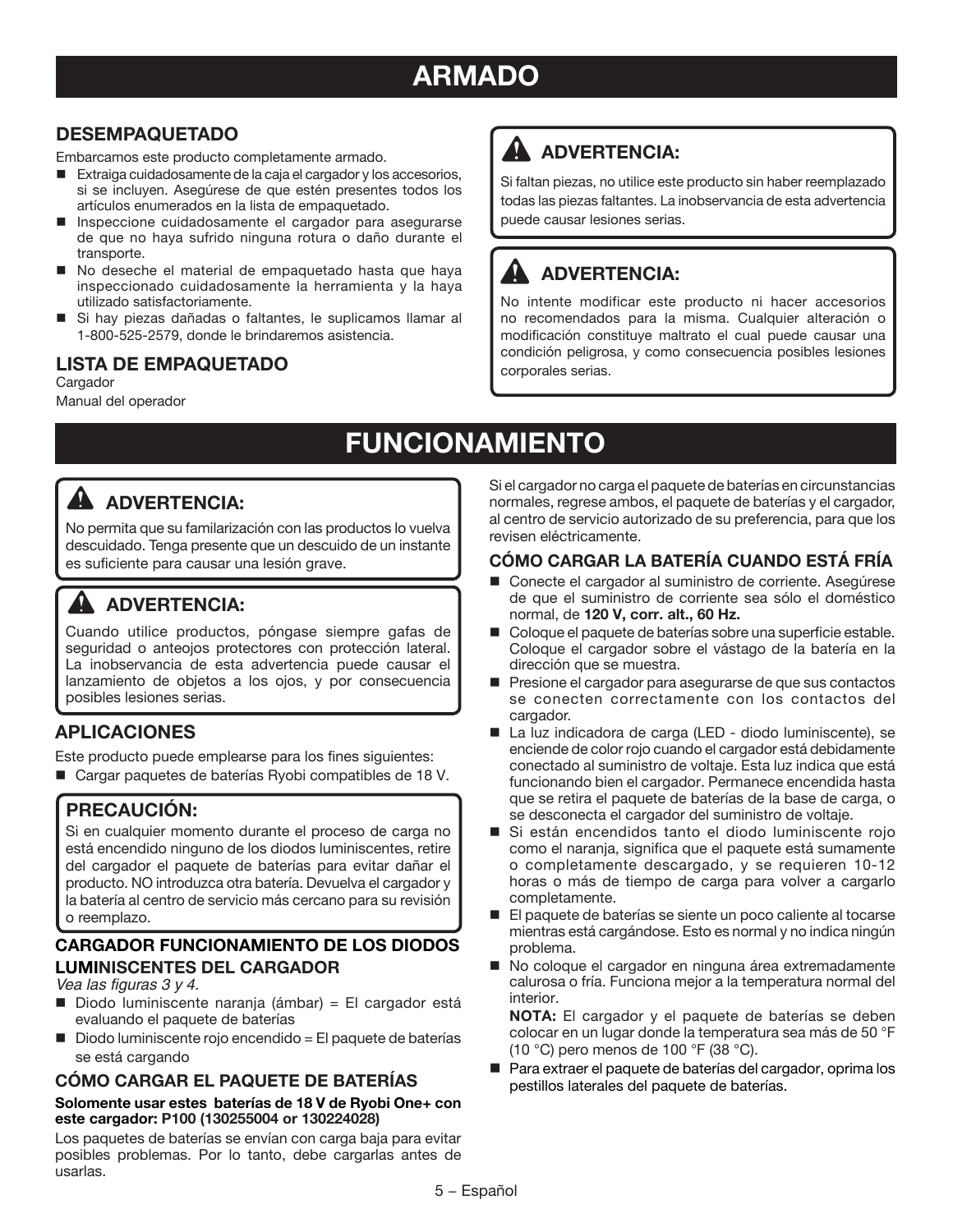#### **CÓMO CARGAR LA Batería CUANDO ESTÁ CALIENTE**

Cuando se usa continuamente esta herramienta, el paquete de baterías se calienta. Si está caliente el paquete de baterías, debe dejarse enfriar durante 30 minutos aproximadamente antes de proceder a recargarlo.

**Nota:** Esta situación sólo ocurre cuando se calientan las baterías debido al uso continuo de la herramienta. No ocurre en circunstancias normales. Para cargar normalmente las baterías consulte la sección **"CÓMO CARGAR EL PAQUETE DE BateríaS CUANDO ESTÁ FRÍO"**.

## **MANTENIMIENTO**

### **ADVERTENCIA:**

Al dar servicio a la unidad, sólo utilice piezas de repuesto Ryobi idénticas. El empleo de piezas diferentes puede presentar un peligro o causar daños al producto.

### **A** ADVERTENCIA:

Siempre use gafas de seguridad o anteojos protectores con protección lateral al usar herramientas eléctricas o al soplar el polvo con aire comprimido. Si la operación genera mucho polvo, también póngase una mascarilla contra el polvo.

### **ADVERTENCIA:**

Para evitar lesiones corporales serias, siempre retire el paquete de baterías de la herramienta al limpiarla o darle mantenimiento.

#### **BateríaS**

El paquete de baterías de esta herramienta está compuesto de baterías recargables de níquel-cadmio. El período de funcionamiento obtenible con cada carga depende del tipo de trabajo realizado.

Las baterías de esta herramienta están diseñadas para proporcionar una larga vida de servicio sin problemas. No obstante, como todas las baterías, finalmente se acaban. **No** desarme el paquete de baterías para tratar de cambiar las baterías. El manejo de estas baterías, especialmente cuando se traen puestos anillos y joyas, puede causar quemaduras serias.

Para lograr la más larga duración posible de las baterías, se sugiere lo siguiente:

■ Retire el paquete de baterías del cargador una vez cargado completamente y listo para usarse.

Para guardar el paquete de baterías más de 30 días:

- Guarde el paquete de baterías donde la temperatura sea inferior a  $27 \text{ °C}$  (80  $\text{ °F}$ ).
- Guarde descargadas las baterías.

#### **MANTENIMIENTO GENERAL**

Evite el empleo de solventes al limpiar piezas de plástico. La mayoría de los plásticos son susceptibles a diferentes tipos de solventes comerciales y pueden resultar dañados. Utilice paños limpios para eliminar la suciedad, el polvo, el aceite, la grasa, etc.

### **ADVERTENCIA:**

No permita en ningún momento que fluidos para frenos, gasolina, productos a base de petróleo, aceites penetrantes, etc., lleguen a tocar las piezas de plástico. Las sustancias químicas pueden dañar, debilitar o destruir el plástico, lo cual a su vez puede producir lesiones corporales serias.

Solamente las piezas mostradas en la lista de piezas pueden ser reparadas o cambiadas por el consumidor. Todas piezas restantes deben ser reemplazadas en un centro de servicio autorizado.

#### **REMOCIÓN Y PREPARACIÓN DEL PAQUETE DE BateríaS PARA EL RECICLADO**

Para preservar los recursos naturales, le suplicamos reciclar o desechar debidamente las baterías.

Este producto contiene baterías de níquelcadmio. Es posible que algunas leyes municipales, estatales o federales prohíban desechar las baterías de níquel-cadmio en la basura normal.

Consulte a las autoridades reguladoras de desechos para obtener información en relación con las alternativas de reciclado y desecho disponibles.

### **ADVERTENCIA:**

ECICLA **BRC** 

Al retirar el paquete de baterías, cubra las terminales del mismo con cinta adhesiva reforzada. No intente destruir o desarmar el paquete de baterías, ni de desmontar ninguno de sus componentes. Las baterías de níquel-cadmio deben reciclarse o desecharse debidamente. También, nunca toque ambas terminales con objetos metálicos y partes del cuerpo, ya que puede producirse un corto circuito. Manténgase fuera del alcance de los niños. La inobservancia de estas advertencias puede causar incendios y lesiones corporales serias.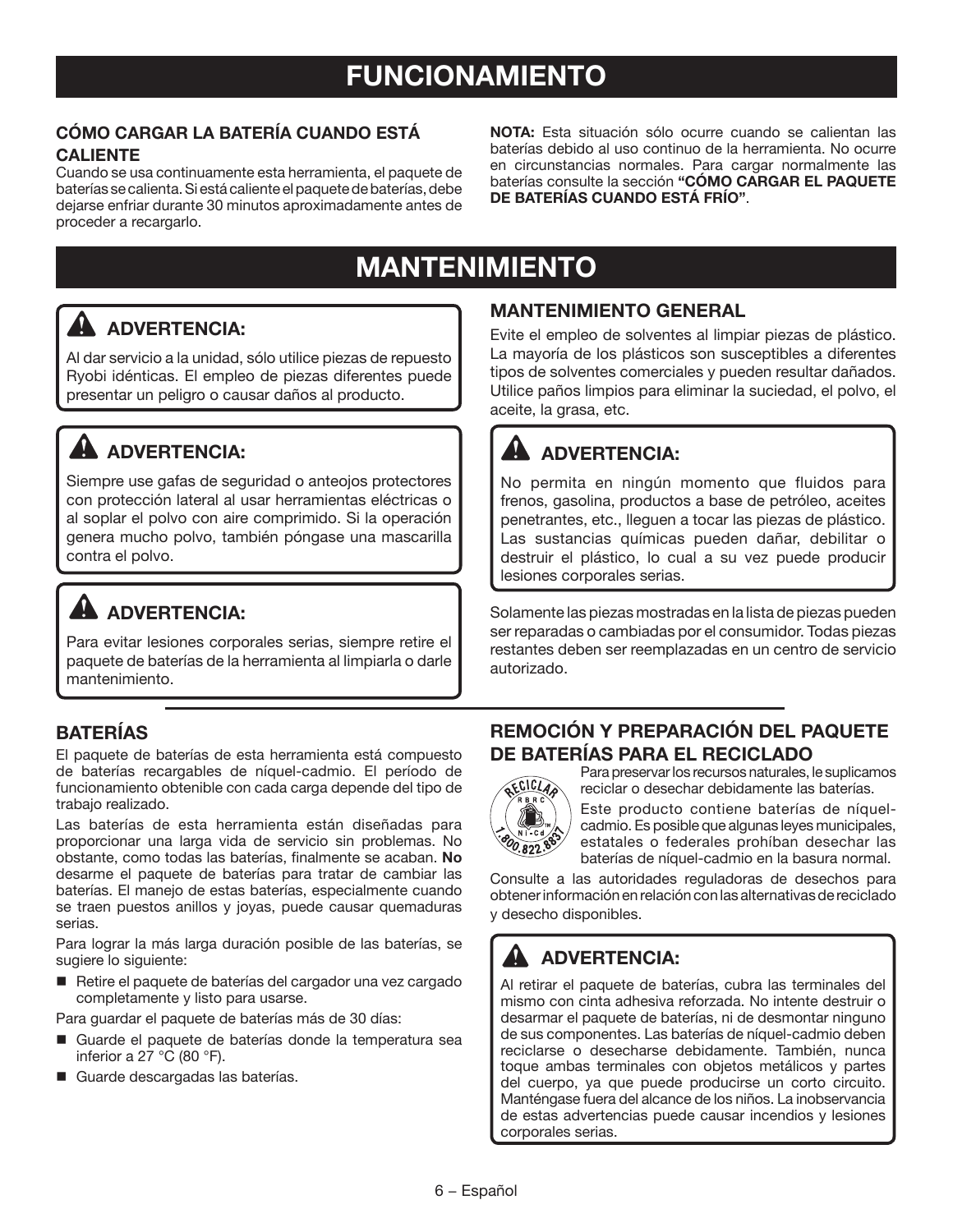# **NOTAS**